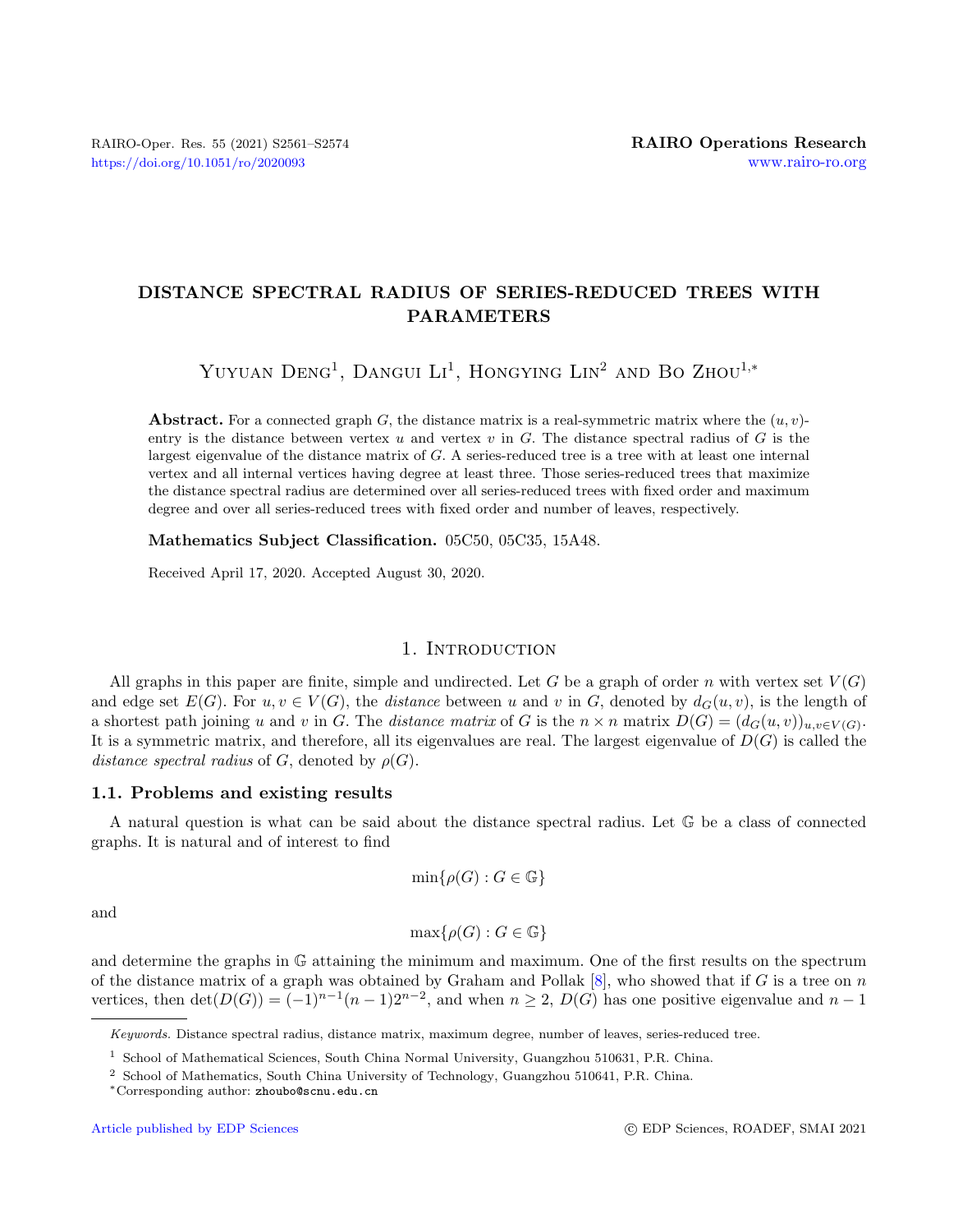#### $S2562$  Y. DENG ET AL.

negative eigenvalues. This unexpected result also aroused the study of the spectrum of the distance matrix to explore the roles of separate eigenvalues, especially the role of the distance spectral radius. In applications, the distance spectral radius has been successfully used as a molecular descriptor  $[2, 9]$  $[2, 9]$  $[2, 9]$ . Zhou and Trinajstić  $[29]$ provided lower and upper bounds for the distance spectral radius in terms of the order, the sum of squares of the distances between all unordered pairs of vertices, and the status (sums of the distances between a vertex and all other vertices). Ruzieh and Powers [\[23\]](#page-13-1) initiated in 1990 the study to determine the graphs that maximize or minimize the distance spectral radius in a class of graphs, and they showed that the maximum possible value for all connected graphs on  $n$  vertices is achieved by the path, for which the distance spectral radius is  $\frac{n^2}{2a^2} - \frac{2+a^2}{6a^2} + O(n^{-2})$ , where a is the root of a tanh(a) = 1. Stevanović and Ilić [\[24\]](#page-13-2) showed that the broom consisting of  $\Delta - 1$  edges and a path of length  $n - \Delta$  at a common vertex maximizes uniquely the distance spectral radius over all trees of order n with maximum degree  $\Delta > 2$ . In recent ten years, there are lots of papers on the distance spectral radius, and among them, lots of work was devoted to the distance spectral radius of trees. There is a survey of Aouchiche and Hansen [\[1\]](#page-12-3) in 2014 on the relevant background and results on the spectrum of the distance matrix of a graph, and especially on the distance spectral radius. The extremal results on the distance spectral radius of trees may be found in [\[12,](#page-12-4) [20\]](#page-13-3) with fixed matching number, in [\[20,](#page-13-3) [21\]](#page-13-4) with given number of leaves, in  $[15,17,18,24]$  $[15,17,18,24]$  $[15,17,18,24]$  $[15,17,18,24]$  with given maximum degree, in  $[6,28]$  $[6,28]$  with fixed diameter, in  $[14]$  with fixed number of odd vertices, in [\[25\]](#page-13-9) with fixed domination number, in [\[16\]](#page-13-10) with given number of vertices of degree two, in [\[5\]](#page-12-7) with fixed degree sequence, and in [\[15,](#page-13-5) [16,](#page-13-10) [26,](#page-13-11) [27\]](#page-13-12) for some particular classes of trees.

#### 1.2. Work of this paper

A vertex of degree one in a graph is called a leaf. A vertex of a tree is an internal vertex if it is not a leaf. A series-reduced tree is a tree with at least one internal vertex and all internal vertices having degree at least three. It is also known as a homeomorphically irreducible tree [\[11\]](#page-12-8). Series-reduced trees form an important family of trees [\[3,](#page-12-9)[7,](#page-12-10)[10,](#page-12-11)[11\]](#page-12-8). So it is natural to ask what can be said about the connection between the extremal distance spectral radius and structural parameters of series-reduced trees, which is the goal of this article. As examples, two parameters including maximum degree and number of leaves are considered. Those trees that maximize the distance spectral radius are determined over all series-reduced trees of order n with maximum degree  $\Delta$ , where  $3 \leq \Delta \leq n-5$ , and over all series-reduced trees of order n with p leaves, where  $\lceil \frac{n+2}{2} \rceil \leq p \leq n-2$ , respectively.

### 2. Preliminaries

For a graph G with  $u \in V(G)$ , let  $N_G(u) = \{v \in V(G) : uv \in E(G)\}\)$ . The degree of vertex u in G is  $\delta_G(u) = |N_G(u)|.$ 

A diameter of a connected graph G is the greatest distance between vertices of G.

An edge which is incident with a leaf is called a *leaf edge*. For a tree T with a leaf v, v is said to be a leaf at u if v is adjacent to u in T. Given a nontrivial tree T with  $u \in V(T)$ , if a new vertex v and a new edge uv are added to T to form a new tree T', then T' is said to be obtained from T by adding a leaf edge uv or a leaf v at u.

The status of a vertex u of a connected graph G is  $s_G(u) = \sum_{v \in V(G)} d_G(u, v)$ , and the minimum status of G is  $s(G) = \min\{s_G(u) : u \in V(G)\}\$ . Evidently,  $s(G)$  equals the minimum row sum of  $D(G)$ . It is easy to see that the minimum status of a tree of order at least three is achieved by some internal vertex, see, e.g., [\[22\]](#page-13-13).

Let G be a connected graph with  $V(G) = \{v_1, \ldots, v_n\}$  and  $x = (x_{v_1}, \ldots, x_{v_n})^\top$  a real column vector. Then

$$
x^{\top}D(G)x = \sum_{\{u,v\} \subseteq V(G)} 2d_G(u,v)x_u x_v.
$$

As  $D(G)$  is a nonnegative irreducible matrix, by the well known Perron–Frobenius theorem,  $\rho(G)$  is simple. and associating with  $\rho(G)$ , there is a unique positive unit eigenvector, which is called the  $D(G)$ -Perron vector.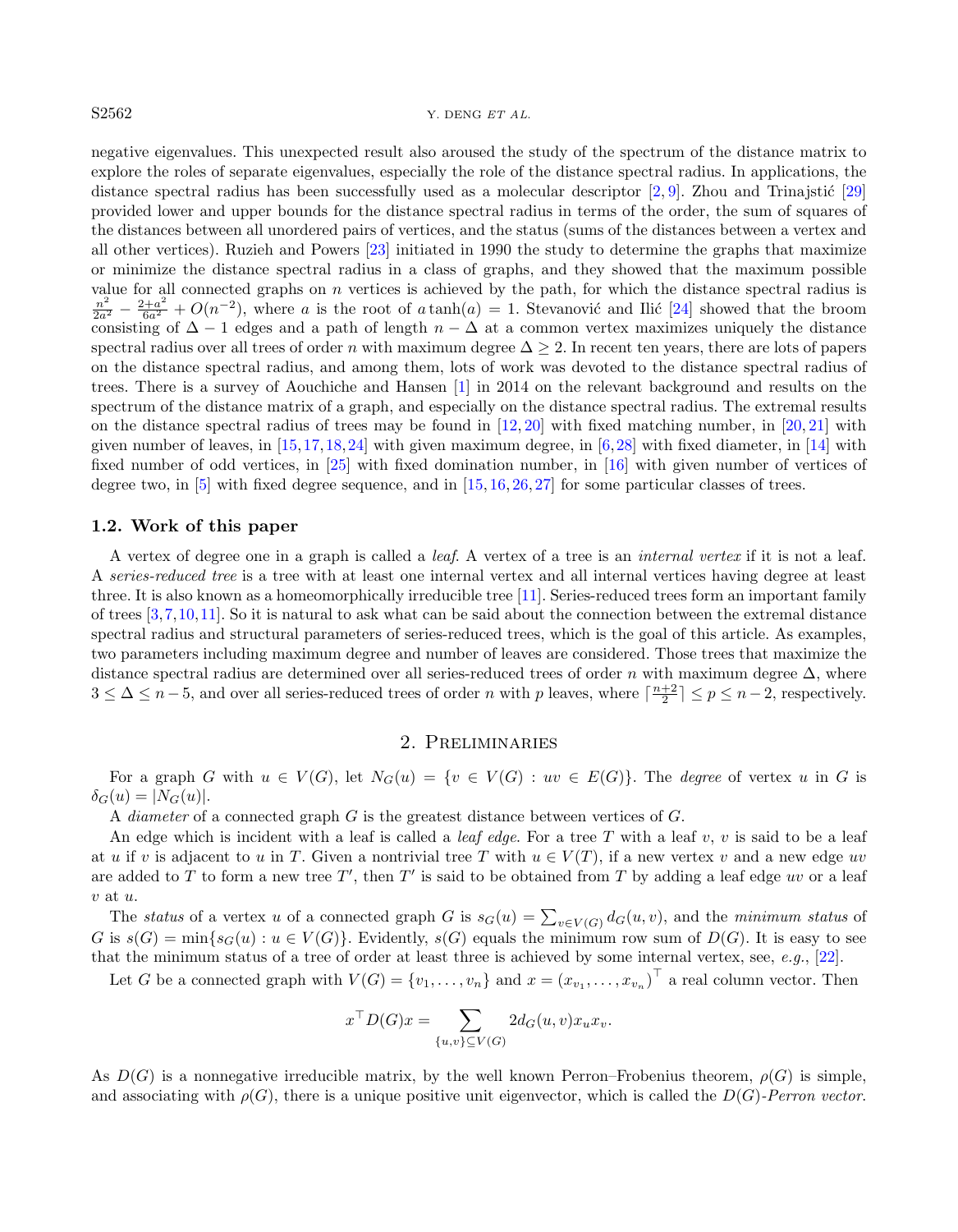<span id="page-2-1"></span>

FIGURE 1. The tree  $T$  in Lemma [2.4.](#page-2-0)

If x is the  $D(G)$ -Perron vector, then, for each  $u \in V(G)$ ,

$$
\rho(G)x_u = \sum_{v \in V(G)} d_G(u, v)x_v.
$$

This equation is called the  $D(G)$ -eigenequation at u. By Rayleigh's principle, for a unit nonnegative column vector  $y = (y_{v_1}, \ldots, y_{v_n})^\top$ ,

<span id="page-2-4"></span>
$$
\rho(G) \ge y^\top D(G) y
$$

with equality if and only if y is the  $D(G)$ -Perron vector.

If  $E_1$  is a set of unordered pairs of distinct vertices that are not adjacent in G, then  $G + E_1 = (V(G),$  $E(G) \cup E_1$ , and if  $E_1 \subseteq E(G)$ , then  $G - E_1 = (V(G), E(G) \setminus E_1)$ . If  $E_1 = \{uv\}$ , then  $G + uv$  or  $G - uv$  is used for  $G + E_1$  or  $G - E_1$ . If  $u \in V(G)$ , then  $G - u$  is the subgraph of G obtained by deleting u and all edges incident with u.

For a subset  $V_0$  of vertices of a connected graph  $G$ ,  $\sigma_G(V_0)$  denotes the sum of the entries of the  $D(G)$ -Perron vector corresponding to the vertices from  $V_0$ . If H is an induced subgraph of G,  $\sigma_G(H)$  is used for  $\sigma_G(V(H))$ .

<span id="page-2-2"></span>**Lemma 2.1** ([\[25\]](#page-13-9)). Let G be a connected graph with  $u, v \in V(G)$  and x the D(G)-Perron vector. Suppose that u' and v' are leaves adjacent to u and v, respectively. Then  $x'_u - x'_v = \frac{\rho(G)}{\rho(G)+2}(x_u - x_v)$ .

Note that in previous lemma,  $u$  and  $v$  are not necessarily distinct.

**Lemma 2.2** ([\[25\]](#page-13-9)). Let G be a connected graph and uv a cut edge but not a leaf edge of G. Let  $G' = G - \{vw :$  $w \in N_{G-uv}(v) \} + \{uw : w \in N_{G-uv}(v) \}.$  Then  $\rho(G') < \rho(G)$ .

<span id="page-2-3"></span>**Lemma 2.3** ([\[14\]](#page-12-6)). Let T be a tree with  $u \in V(T)$ , and let  $N_T(u) = \{u_1, \ldots, u_k\}$ , where  $k \geq 3$ . Let  $T_i$  be the component of  $T - u$  containing  $u_i$  for  $1 \leq i \leq k$ . Let  $T' = T - \{uu_i : 3 \leq i \leq t\} + \{wu_i : 3 \leq i \leq t\}$ , where  $3 \leq t \leq k$  and  $w \in V(T_2)$ . If  $\sigma_T(T_1) \geq \sigma_T(T_2)$ , then  $\rho(T') > \rho(T)$ .

<span id="page-2-0"></span>**Lemma 2.4.** Let T be a series-reduced tree on n vertices whose structure is displayed in Figure [1,](#page-2-1) where  $u_1, u_2$ , and u<sub>3</sub> are neighbors of u, each neighbor of u different from  $u_1, u_2, u_3$  (if any exists) is a leaf in T,  $v_i$  is a leaf at  $u_i$  for  $i = 1, 2$ , and  $\delta_T(u_3) \geq 3$ . Let  $T' = T - \{uu_3, u_1v_1\} + \{u_1u_3, uv_1\}$  and  $T^* = T - \{uu_3, u_2v_2\} + \{u_2u_3, uv_2\}$ . Then  $\rho(T') > \rho(T)$  or  $\rho(T^*) > \rho(T)$ .

*Proof.* Because T is a series-reduced tree, T' is also a series-reduced tree. Let x be the  $D(T)$ -Perron vector. Let  $N_u = N_T(u) \setminus \{u_1, u_2, u_3\}.$  Let  $T_1, T_2$  and  $T_3$  be the three nontrivial components in  $T - u$  containing  $u_1, u_2$  and  $u_3$ , respectively.

Suppose that  $\sigma_T(T_1) \leq \sigma_T(T_2)$ . As T is transformed into T', the distance between a vertex of  $V(T_3)$  and a vertex of  $V(T_2) \cup \{u\} \cup N_u$  is increased by 1, the distance between a vertex of  $V(T_3)$  and a vertex of  $V(T_1) \setminus \{v_1\}$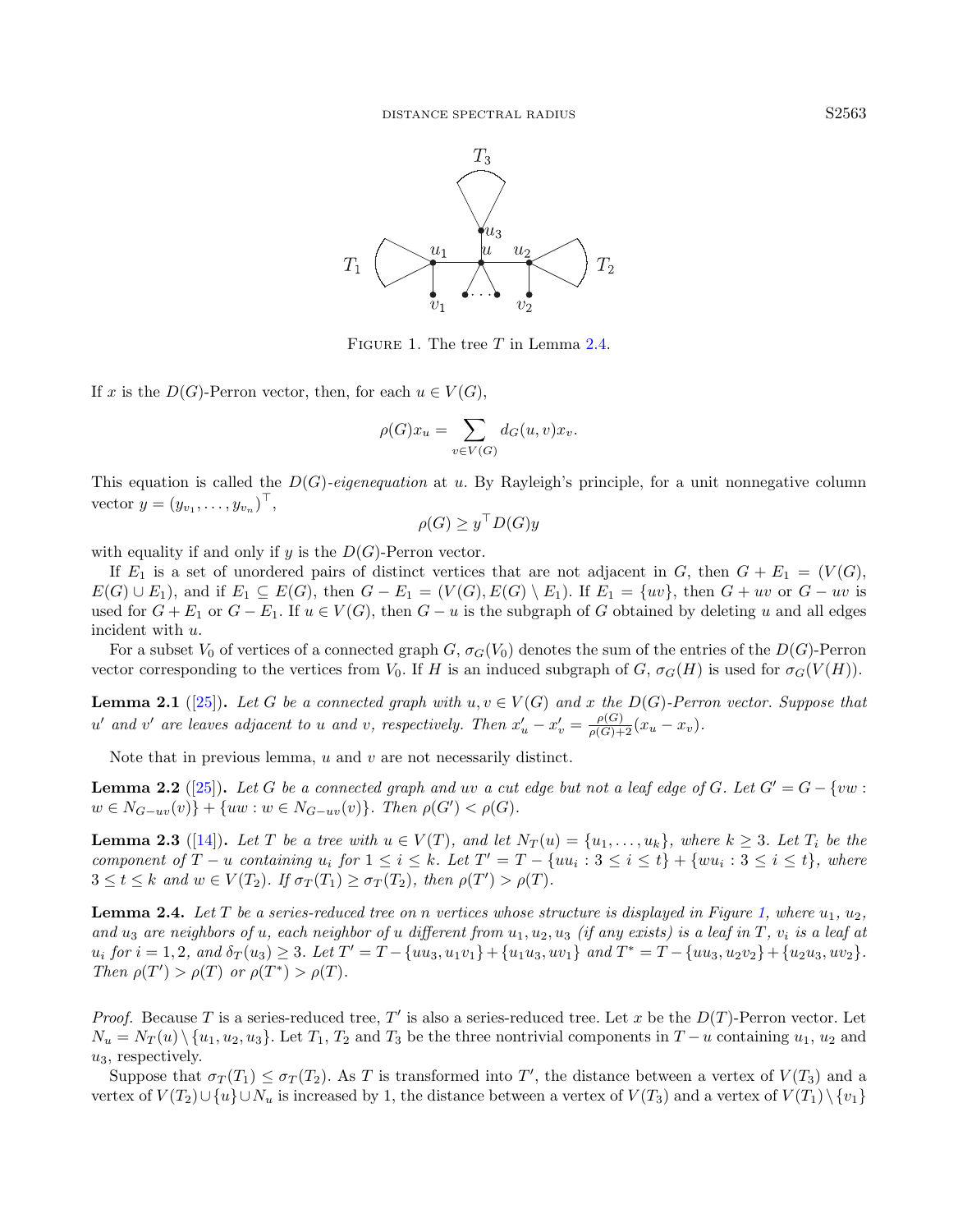<span id="page-3-1"></span>

<span id="page-3-0"></span>FIGURE 2. The tree  $E(n, \ell; k, k + t)$ .

is decreased by 1, the distance between  $v_1$  and a vertex of  $V(T_1) \setminus \{v_1\}$  is increased by 1, the distance between  $v_1$  and a vertex of  $V(T_2) \cup \{u\} \cup N_u$  is decreased by 1, and the distances between all other pairs of vertices remain unchanged. Thus

$$
\frac{1}{2}(\rho(T') - \rho(T)) \ge \frac{1}{2}x^{\top}(D(T') - D(T))x
$$
\n
$$
= \sigma_T(T_3)(\sigma_T(T_2) + x_u + \sigma_T(N_u) - (\sigma_T(T_1) - x_{v_1}))
$$
\n
$$
+ x_{v_1}(\sigma_T(T_1) - x_{v_1} - (\sigma_T(T_2) + x_u + \sigma_T(N_u)))
$$
\n
$$
= (\sigma_T(T_2) - \sigma_T(T_1) + x_u + \sigma_T(N_u) + x_{v_1})(\sigma_T(T_3) - x_{v_1}).
$$
\n(2.1)

Let a, b be two neighbors of u<sub>3</sub> in  $T_3$ . For any  $v \in V(T) \setminus \{u_3, a, b, v_1\}, d_T(u_3, v) + d_T(a, v) + d_T(b, v) - d_T(v_1, v) \ge 0$ . From the  $D(T)$ -eigenequations at  $u_3$ ,  $a$ ,  $b$  and  $v_1$ , one has

$$
\rho(T)(x_{u_3} + x_a + x_b - x_{v_1}) = \sum_{v \in V(T)} (d_T(u_3, v) + d_T(a, v) + d_T(b, v) - d_T(v_1, v)) x_v
$$
  
\n
$$
= \sum_{v \in V(T) \setminus \{u_3, a, b, v_1\}} (d_T(u_3, v) + d_T(a, v) + d_T(b, v) - d_T(v_1, v)) x_v
$$
  
\n
$$
+ (0 + 1 + 1 - 3)x_{u_3} + (1 + 0 + 2 - 4)x_a
$$
  
\n
$$
+ (1 + 2 + 0 - 4)x_b + (3 + 4 + 4 - 0)x_{v_1}
$$
  
\n
$$
\ge -x_{u_3} - x_a - x_b + 11x_{v_1},
$$

and thus  $(\rho(T) + 1)(x_{u_3} + x_a + x_b - x_{v_1}) \ge 10x_{v_1} > 0$ , which implies  $x_{u_3} + x_a + x_b - x_{v_1} > 0$ . Therefore,  $\sigma_T(T_3)-x_{v_1} \ge x_{u_3}+x_a+x_b-x_{v_1} > 0.$  Evidently,  $\sigma_T(T_2)-\sigma_T(T_1)+x_u+\sigma_T(N_u)+x_{v_1} \ge x_u+\sigma_T(N_u)+x_{v_1} > 0.$ From [\(2.1\)](#page-3-0), one has  $\rho(T') > \rho(T)$ .

If  $\sigma_T(T_2) < \sigma_T(T_1)$ , then by similar arguments as above, one has  $\rho(T^*) > \rho(T)$ .

Recall that a caterpillar is a tree in which removal of all leaves outside a longest path (if any exists) gives a path.

For simplicity,  $[n]$  is used for  $\{1, \ldots, n\}$  if n is a positive integer.

For integers  $n, \ell, k, t$  with  $n = 2\ell+2k+t-2, \ell \geq 2, k \geq 0$  and  $t \geq 0$ , let  $E(n, \ell; k, k+t)$  be a caterpillar obtained from  $P_{\ell-1}$  whose vertices are consecutively labelled as  $u_1, \ldots, u_{\ell-1}$  by adding a leaf  $v_i$  at  $u_i$  for  $i \in [\ell - 1]$  and then adding k leaves at  $u_1$  and  $k + t$  leaves at  $u_{\ell-1}$ , see Figure [2.](#page-3-1) Note that this tree has diameter  $\ell$ .

<span id="page-3-2"></span>**Lemma 2.5.** Let  $G = E(n, \ell; k, k + t)$ , where  $k \ge 0$ ,  $t \ge 1$ ,  $\ell = \frac{n+2-2k-t}{2} = 2d$ , and  $d \ge 2$ . Let x be the  $D(G)$ -Perron vector and  $s_i = x_{u_i} + x_{v_i}$  for  $i \in [2d-1]$ . Then  $s_{d-i} > s_{d+i}$  for  $i \in [d-1]$ .

*Proof.* Let the vertices of G be labelled as in Figure [2](#page-3-1) (with  $\ell = 2d$ ). Let  $\Lambda = \sum_{j=d+1}^{2d-1} s_j + (k+t)x_{v_{2d-1}} \left(\sum_{j=1}^{d-1} s_j + kx_{v_1}\right).$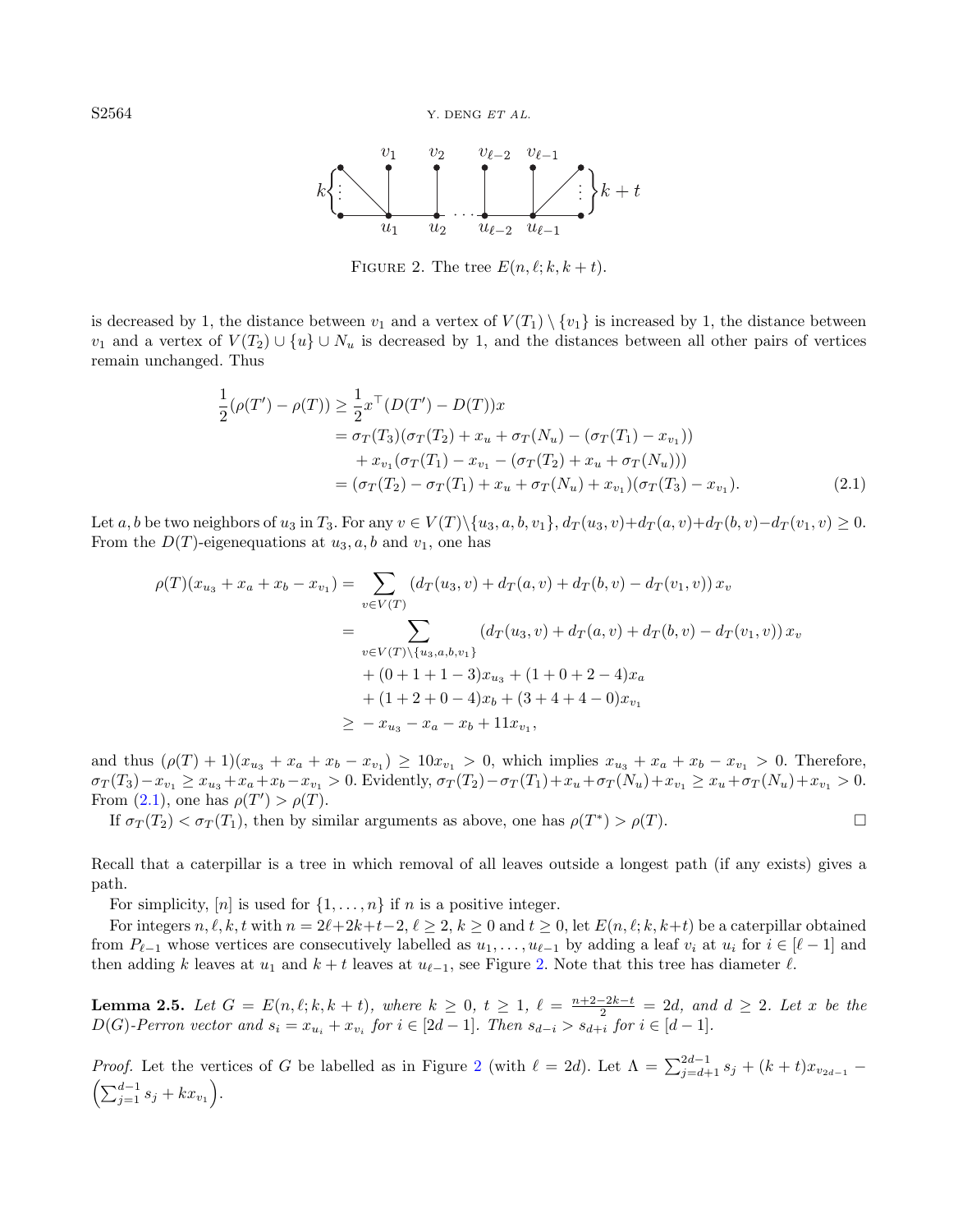Let  $K = \rho(G) + \frac{\rho(G)}{\rho(G)+1}$ . Suppose that  $i \in [d-1]$ . By Lemma [2.1,](#page-2-2) one has

$$
\rho(G) (s_{d-i} - s_{d+i}) = \rho(G) (x_{u_{d-i}} - x_{u_{d+i}}) + \rho(G) (x_{v_{d-i}} - x_{v_{d+i}})
$$
  
=  $\rho(G) (x_{u_{d-i}} - x_{u_{d+i}}) + \frac{\rho^2(G)}{\rho(G) + 2} (x_{u_{d-i}} - x_{u_{d+i}})$   
=  $\frac{2\rho(G)(\rho(G) + 1)}{\rho(G) + 2} (x_{u_{d-i}} - x_{u_{d+i}}),$ 

i.e.,

<span id="page-4-0"></span>
$$
K(s_{d-i} - s_{d+i}) = 2\rho(G) (x_{u_{d-i}} - x_{u_{d+i}}).
$$

So, by the  $D(G)$ -eigenequations at  $u_{d-i}$  and  $u_{d+i}$ , one has

$$
K(s_{d-i} - s_{d+i}) = 2\left(-2i\sum_{j=1}^{d-i} s_j - 2ikx_{v_1} - \sum_{j=1}^{i-1} 2js_{d-j} + \sum_{j=1}^{i-1} 2js_{d+j} + 2i\sum_{j=d+i}^{2d-1} s_j + 2i(k+t)x_{v_{2d-1}}\right)
$$
  

$$
= -4i\sum_{j=1}^{d-i} s_j - 4ikx_{v_1} - \sum_{j=1}^{i-1} 4js_{d-j} + \sum_{j=1}^{i-1} 4js_{d+j} + 4i\sum_{j=d+i}^{2d-1} s_j + 4i(k+t)x_{v_{2d-1}}.
$$

Thus

$$
K\left((s_{d-i} - s_{d+i}) - (s_{d-(i-1)} - s_{d+(i-1)})\right) = 4\left(\sum_{j=d+i}^{2d-1} s_j + (k+t)x_{v_{2d-1}} - kx_{v_1} - \sum_{j=1}^{d-i} s_j\right)
$$

$$
= 4\Lambda + 4\sum_{j=1}^{i-1} (s_{d-j} - s_{d+j}).\tag{2.2}
$$

It is easy to prove that  $s_{d-i} - s_{d+i}$  and  $\Lambda$  have the same sign by induction on  $i \in [d-1]$ . If  $i = 1$ , then this follows from [\(2.2\)](#page-4-0). Suppose that  $2 \le i \le d-1$ . By the induction hypothesis,  $s_{d-j} - s_{d+j}$  and  $\Lambda$  have the same sign for  $j \in [i-1]$ . Thus  $4\sum_{j=1}^{i-1} (s_{d-j} - s_{d+j})$  and  $\Lambda$  have the same sign. Now from  $(2.2)$ ,  $s_{d-i} - s_{d+i}$  and  $\Lambda$ have the same sign. This shows that  $s_{d-i} - s_{d+i}$  and  $\Lambda$  have the same sign for all  $i \in [d-1]$ , as desired.

Suppose that  $x_{u_1} \leq x_{u_{2d-1}}$ . By Lemma [2.1,](#page-2-2)

$$
(2\rho(G)+2)\left(x_{u_1}-x_{u_{2d-1}}\right)=(\rho(G)+2)(s_1-s_{2d-1}).
$$

Thus  $s_1 \leq s_{2d-1}$ . As  $s_{d-i} - s_{d+i}$  and  $\Lambda$  have the same sign for  $i \in [d-1]$ ,  $\Lambda + \sum_{j=1}^{d-1} (s_{d-j} - s_{d+j}) \leq 0$ . On the other hand, from the expression of  $\Lambda$ , one has

$$
\Lambda + \sum_{j=1}^{d-1} (s_{d-j} - s_{d+j}) = (k+t)x_{v_{2d-1}} - kx_{v_1}
$$
  
=  $k \cdot \frac{\rho(G)}{\rho(G) + 2} (x_{u_{2d-1}} - x_{u_1}) + tx_{v_{2d-1}}$   
> 0,

which is a contradiction. It follows that  $x_{u_1} > x_{u_{2d-1}}$ . Then  $s_1 > s_{2d-1}$ , so  $\Lambda > 0$ . Therefore  $s_{d-i} > s_{d+i}$  for  $i \in [d-1].$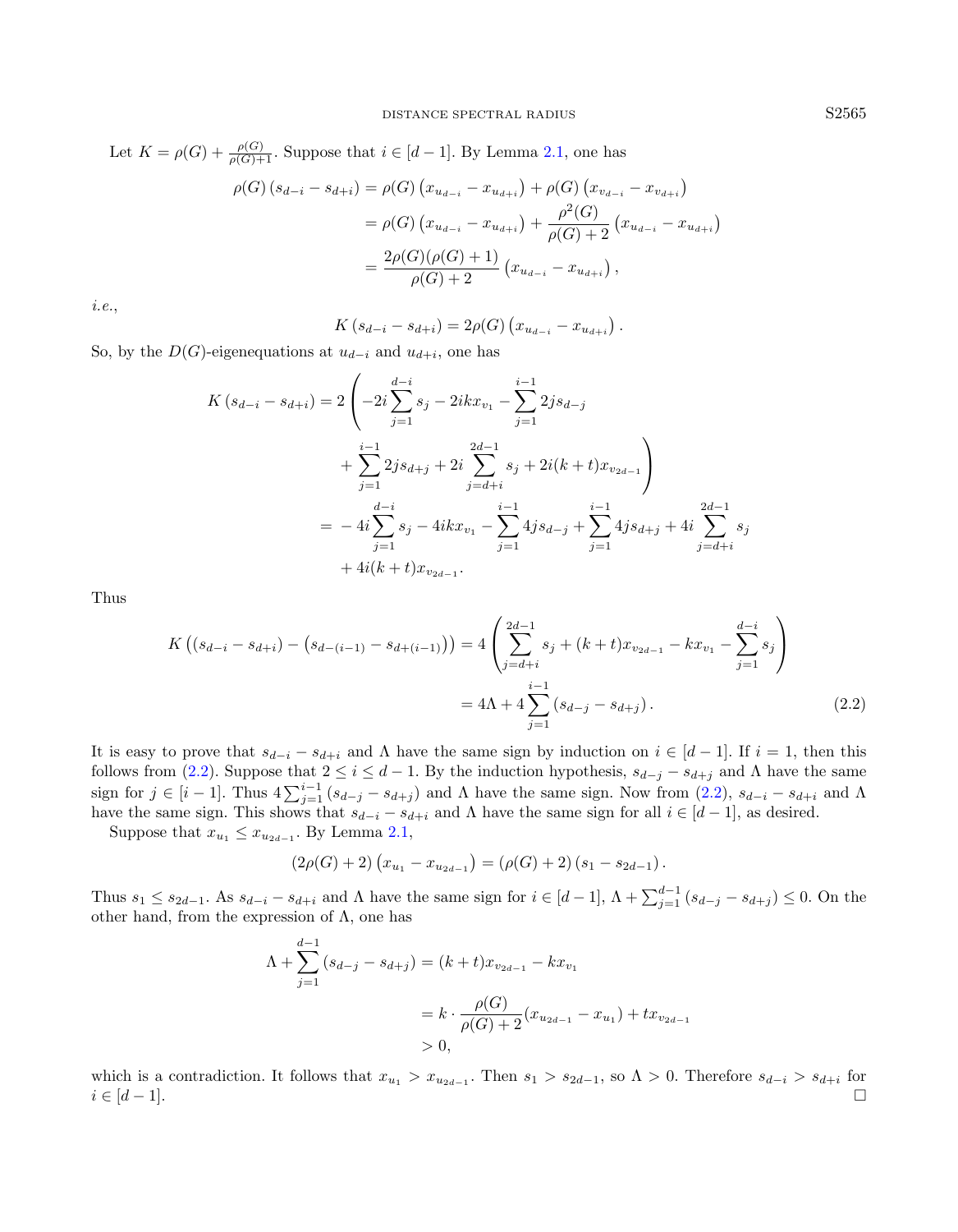S2566 Y. DENG ET AL.

By the previous lemma and its proof,  $s_{d-i} > s_{d+i}$  for  $i \in [d-1]$ , and  $\Lambda > 0$ . So from [\(2.2\)](#page-4-0), we have

<span id="page-5-1"></span>**Corollary 2.6.** Let  $G = E(n, \ell; k, k+t)$ , where  $k \geq 0$ ,  $t \geq 1$ ,  $\ell = \frac{n+2-2k-t}{2} = 2d$  and  $d \geq 2$ . Let x be the  $D(G)$ -Perron vector and  $s_i = x_{u_i} + x_{v_i}$  for  $i \in [2d-1]$ . Then

$$
s_{d-i} - s_{d+i} > s_{d-i+1} - s_{d+i-1}
$$

for  $i \in [d-1]$ .

<span id="page-5-3"></span>**Lemma 2.7.** Let  $G = E(n, \ell; k, k + t)$ , where  $k \ge 0$ ,  $t \ge 1$ ,  $\ell = \frac{n+2-2k-t}{2} = 2d + 1$ , and  $d \ge 2$ . Let x be the D(G)-Perron vector and  $s_i = x_{u_i} + x_{v_i}$  for  $i \in [2d]$ . Then  $s_{d-i} \geq s_{d+i+1}$  for  $0 \leq i \leq d-1$ .

*Proof.* Let the vertices of G be labelled as in Figure [2](#page-3-1) (with  $\ell = 2d + 1$ ). Let  $\Lambda = \sum_{j=d+1}^{2d} s_j + (k+t)x_{v_{2d}} \left(\sum_{j=1}^{d} s_j + kx_{v_1}\right).$ Let  $K = \rho(G) + \frac{\rho(G)}{\rho(G)+1}$ . For  $i = 0, ..., d-1$ , by Lemma [2.1,](#page-2-2) one has

$$
K(s_{d-i} - s_{d+i+1}) = 2\rho(G) (x_{u_{d-i}} - x_{u_{d+i+1}}),
$$

so, by the  $D(G)$ -eigenequations at  $u_{d-i}$  and  $u_{d+i+1}$ , one has

$$
K(s_{d-i} - s_{d+i+1}) = -2(2i+1)\sum_{j=1}^{d-i} s_j - 2(2i+1)kx_{v_1} - \sum_{j=0}^{i-1} 2(2j+1)s_{d-j} + \sum_{j=0}^{i-1} 2(2j+1)s_{d+j+1}
$$
  
+ 2(2i+1) 
$$
\sum_{j=d+i+1}^{2d} s_j + 2(2i+1)(k+t)x_{v_{2d}}.
$$

Thus, for  $0 \leq i \leq d-1$ , one has

<span id="page-5-0"></span>
$$
K\left((s_{d-i} - s_{d+i+1}) - (s_{d-i+1} - s_{d+i})\right)
$$
  
= 
$$
4\left(\sum_{j=d+i+1}^{2d} s_j + (k+t)x_{v_{2d}} - kx_{v_1} - \sum_{j=1}^{d-i} s_j\right)
$$
  
= 
$$
4\Lambda + 4\sum_{j=0}^{i-1} (s_{d-j} - s_{d+j+1}).
$$
 (2.3)

It is easy to prove that  $s_{d-i}-s_{d+i+1}$  and  $\Lambda$  have the same sign by induction on i for  $0 \le i \le d-1$ . If  $i=0$ , then it follows from [\(2.3\)](#page-5-0). Suppose that  $1 \le i \le d-1$ . By the induction hypothesis,  $s_{d-j} - s_{d+j+1}$  and  $\Lambda$  have the same sign for  $0 \leq j \leq i-1$ . Thus  $4\sum_{j=0}^{i-1} (s_{d-j} - s_{d+j+1})$  and  $\Lambda$  have the same sign. Now from  $(2.3)$ ,  $s_{d-i} - s_{d+i+1}$ and Λ have the same sign. This shows that  $s_{d-i} - s_{d+i+1}$  and Λ have the same sign for  $0 \le i \le d-1$ , as desired.

Suppose that  $x_{u_1} \le x_{u_{2d}}$ . By Lemma [2.1,](#page-2-2)  $s_1 \le s_{2d}$ . As  $s_{d-i}-s_{d+i+1}$  and  $\Lambda$  have the same sign for  $0 \le i \le d-1$ , one has  $\Lambda \leq 0$ . But, on the other hand,  $\Lambda + \sum_{j=0}^{d-1} (s_{d-j} - s_{d+j+1}) = (k+t)x_{v_{2d}} - kx_{v_1} = k \frac{\rho(G)}{\rho(G)+2} (x_{u_{2d}} - x_{u_1}) +$  $tx_{v_{2d}} > 0$ , a contradiction. It follows that  $x_{u_1} > x_{u_{2d}}$ . Then  $s_1 > s_{2d}$ , so  $\Lambda > 0$ . Therefore  $s_{d-i} > s_{d+i+1}$  for  $0 \leq i \leq d-1$ .

<span id="page-5-2"></span>**Corollary 2.8.** Let  $G = E(n, \ell; k, k + t)$ , where  $k \ge 0$ ,  $t \ge 1$ ,  $\ell = \frac{n+2-2k-t}{2} = 2d + 1$  and  $d \ge 2$ . Let x be the  $D(G)$ -Perron vector and  $s_i = x_{u_i} + x_{v_i}$  for  $i \in [d-1]$ . Then

$$
s_{d-i} - s_{d+i+1} > s_{d-i+1} - s_{d+i}
$$

<span id="page-5-4"></span>for  $0 \le i \le d-1$ .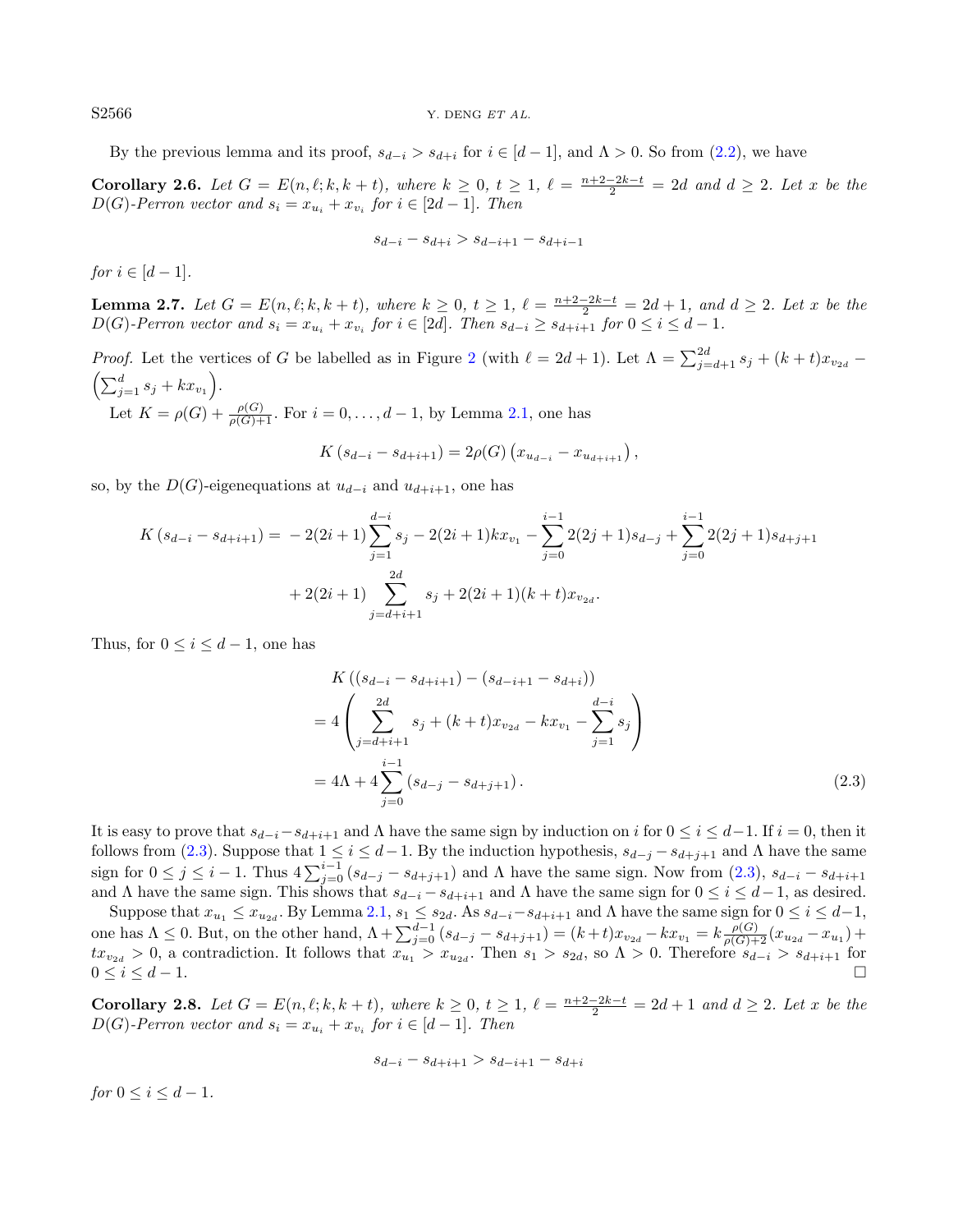**Lemma 2.9.** Suppose that  $3 \leq \ell \leq \lfloor \frac{n}{2} \rfloor$ ,  $k \geq 0$ ,  $t \geq 2$  and  $2\ell + 2k + t - 2 = n$ . Then  $\rho(E(n, \ell; k+1, k+t-1)) >$  $\rho(E(n, \ell; k, k + t)).$ 

*Proof.* If  $\ell = 3$ , this is Corollary 3.2 of [\[4\]](#page-12-12). Suppose that  $\ell \geq 4$ . Let  $G = E(n, \ell; k, k + t)$ . Let the vertices of G be labelled as in Figure [2.](#page-3-1) Let x be the  $D(G)$ -Perron vector. Let G' be the tree obtained from G by deleting a leaf adjacent to  $u_{\ell-1}$  that is different from  $v_{\ell-1}$  and adding a leaf edge at  $u_1$ . Obviously,  $G' \cong E(n, \ell; k+1, k+t-1)$ .

Case 1.  $\ell = 2d$ .

Let  $s_i = x_{u_i} + x_{v_i}$  for  $i \in [2d-1]$ . Then

$$
\frac{1}{2}(\rho(G') - \rho(G)) \ge \frac{1}{2}x^{\top}(D(G') - D(G))x = x_{v_{2d-1}}F,
$$

where

$$
F = k(2d - 2) (x_{v_{2d-1}} - x_{v_1}) + (t - 1)(2d - 2)x_{v_{2d-1}} + \sum_{i=1}^{d-1} (2d - 2i) (s_{2d-i} - s_i).
$$

Suppose that  $F \leq 0$ .

For *i* ∈ [*d* − 1], by Corollary [2.6,](#page-5-1)  $s_i - s_{2d-i} \leq s_1 - s_{2d-1}$ , and thus by Lemma [2.1,](#page-2-2)

$$
s_i - s_{2d-i} \leq s_1 - s_{2d-1} = \frac{2\rho(G) + 2}{\rho(G) + 2} \left( x_{u_1} - x_{u_{2d-1}} \right) < 2 \left( x_{u_1} - x_{u_{2d-1}} \right).
$$

By Lemma [2.1,](#page-2-2)

$$
x_{v_1} - x_{v_{2d-1}} = \frac{\rho(G)}{\rho(G) + 2} \left( x_{u_1} - x_{u_{2d-1}} \right) < x_{u_1} - x_{u_{2d-1}}.
$$

Thus

<span id="page-6-0"></span>
$$
\rho(G) (x_{u_1} - x_{u_{2d-1}}) = \sum_{v \in V(G)} (d_G(v, u_1) - d_G(v, u_{2d-1}))x_v
$$
  
\n
$$
= k(2 - 2d)x_{v_1} + \sum_{i=1}^{d-1} (2i - 2d)s_i + \sum_{i=1}^{d-1} (2d - 2i)s_{2d-i} + (k + t)(2d - 2)x_{v_{2d-1}}
$$
  
\n
$$
= k(2d - 2) (x_{v_{2d-1}} - x_{v_1}) + t(2d - 2)x_{v_{2d-1}} + \sum_{i=1}^{d-1} (2d - 2i) (s_{2d-i} - s_i)
$$
  
\n
$$
= 2F - (t - 2)(2d - 2)x_{v_{2d-1}} + \sum_{i=1}^{d-1} (2d - 2i) (s_i - s_{2d-i})
$$
  
\n
$$
+ k(2d - 2) (x_{v_1} - x_{v_{2d-1}})
$$
  
\n
$$
\leq \sum_{i=1}^{d-1} (2d - 2i) (s_i - s_{2d-i}) + k(2d - 2) (x_{v_1} - x_{v_{2d-1}})
$$
  
\n
$$
< 2\sum_{i=1}^{d-1} (2d - 2i)(x_{u_1} - x_{u_{2d-1}}) + k(2d - 2) (x_{u_1} - x_{u_{2d-1}})
$$
  
\n
$$
= (2d^2 - 2d + 2kd - 2k) (x_{u_1} - x_{u_{2d-1}}),
$$

implying

$$
\left(\rho(G) - \left(2d^2 - 2d + 2kd - 2k\right)\right)\left(x_{u_1} - x_{u_{2d-1}}\right) < 0. \tag{2.4}
$$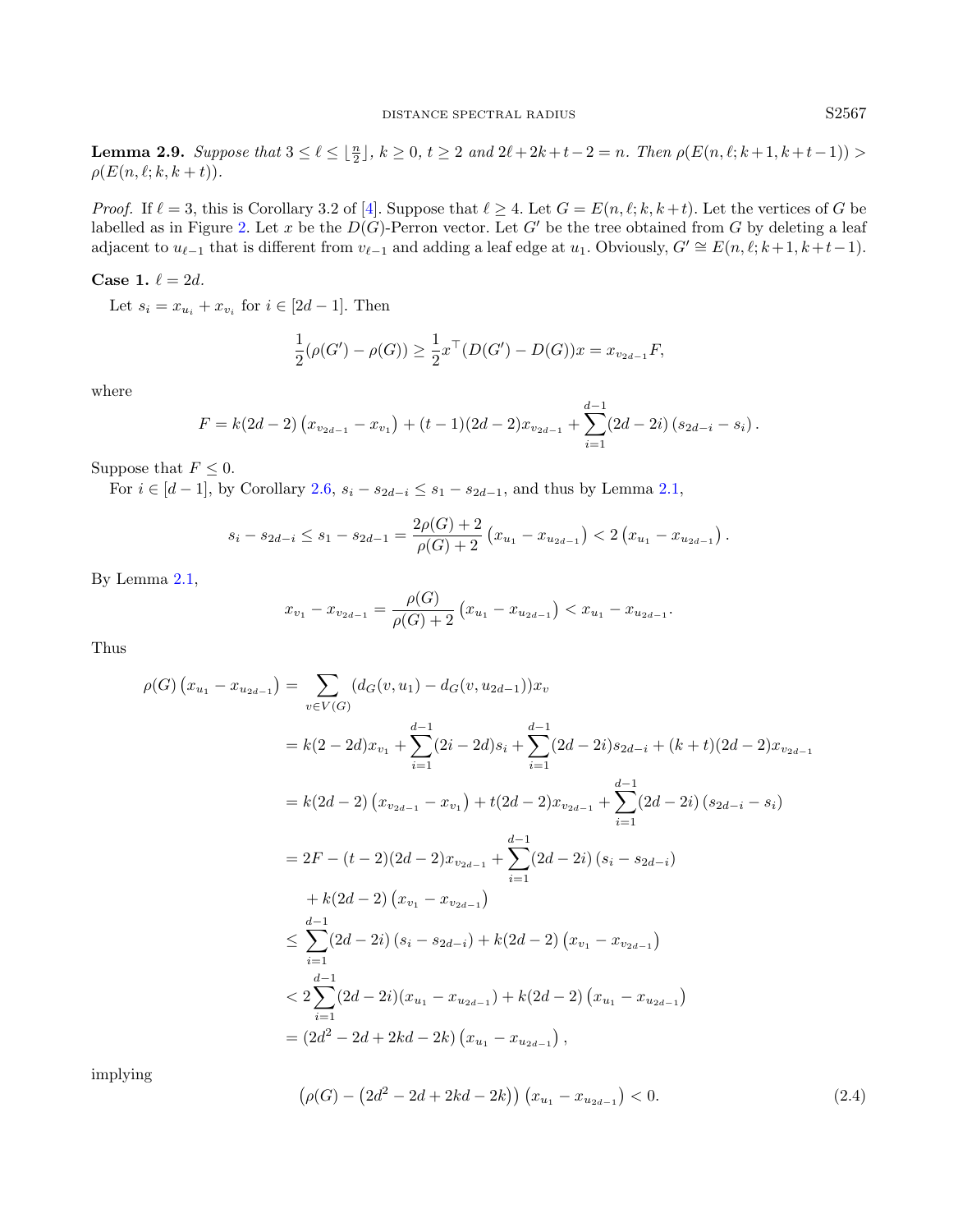For  $i \in [2d-1]$ ,

$$
s_G(u_i) = \sum_{v \in V(G)} d_G(v, u_i)
$$
  
=  $2i^2 - (4d + t)i + 4d^2 + 2kd + 2dt - 1$   
=  $2\left(i - \left(d + \frac{t}{4}\right)\right)^2 + 2d^2 + dt + 2kd - \frac{t^2}{8} - 1$ .

Suppose first that  $2 \le t \le 4d-4$ . Then  $2 \le d+\frac{t}{4} \le 2d-1$ . As a function of i,  $s_G(u_i)$  achieves its minimum if  $i = d + \frac{t}{4}$ , so

$$
s(G) \ge 2d^2 + dt + 2kd - \frac{t^2}{8} - 1.
$$

Let  $f(t) = 2d^2 + dt + 2kd - \frac{t^2}{8} - 1$ . As  $f(t)$  is strictly increasing for  $2 \le t \le 4d$ ,  $f(t) \ge f(2) = 2d^2 + 2d + 2kd - \frac{3}{2}$ . Thus  $s(G) \geq 2d^2 + 2d + 2kd - \frac{3}{2}$ . Suppose next that  $t \geq 4d - 3$ . Then  $d + \frac{t}{4} > 2d - 1$ . As  $s_G(u_i)$  is strictly decreasing for  $i \in [2d-1]$ ,  $s_G(u_i)$  achieves its minimum if  $i = 2d - 1$ , so

$$
s(G) \ge 4d^2 + 2kd - 4d + t + 1
$$

$$
\ge 4d^2 + 2kd - 2
$$

$$
> 2d^2 + 2d + 2kd - \frac{3}{2}.
$$

Thus  $s(G) \ge 2d^2 + 2d + 2kd - \frac{3}{2}$  in either case. Note that  $\rho(G) \ge s(G)$  [\[19\]](#page-13-14). Thus

$$
\rho(G) \ge 2d^2 + 2d + 2kd - \frac{3}{2},
$$

which together with  $(2.4)$ , implies  $x_{u_1} < x_{u_{2d-1}}$ . But by Lemma  $2.5$ ,  $x_{u_1} > x_{u_{2d-1}}$ , a contradiction. Thus  $F > 0$ , and then  $\rho(G') > \rho(G)$ .

**Case 2.**  $\ell = 2d + 1$ .

Let  $s_i = x_{u_i} + x_{v_i}$  for  $i \in [2d]$ . Then

$$
\frac{1}{2}(\rho(G') - \rho(G)) \ge \frac{1}{2}x^{\top}(D(G') - D(G))x = x_{v_{2d}}L,
$$

where

$$
L = k(2d - 1) (x_{v_{2d}} - x_{v_1}) + (t - 1)(2d - 1)x_{v_{2d}} + \sum_{i=1}^d (2d - 2i + 1) (s_{2d - i + 1} - s_i).
$$

Suppose that  $L < 0$ .

For  $i \in [d]$ , by Corollary [2.8](#page-5-2) and Lemma [2.1,](#page-2-2) one has

$$
s_i - s_{2d-i+1} < 2(x_{u_1} - x_{u_{2d}})
$$

and

$$
x_{v_1}-x_{v_{2d}}
$$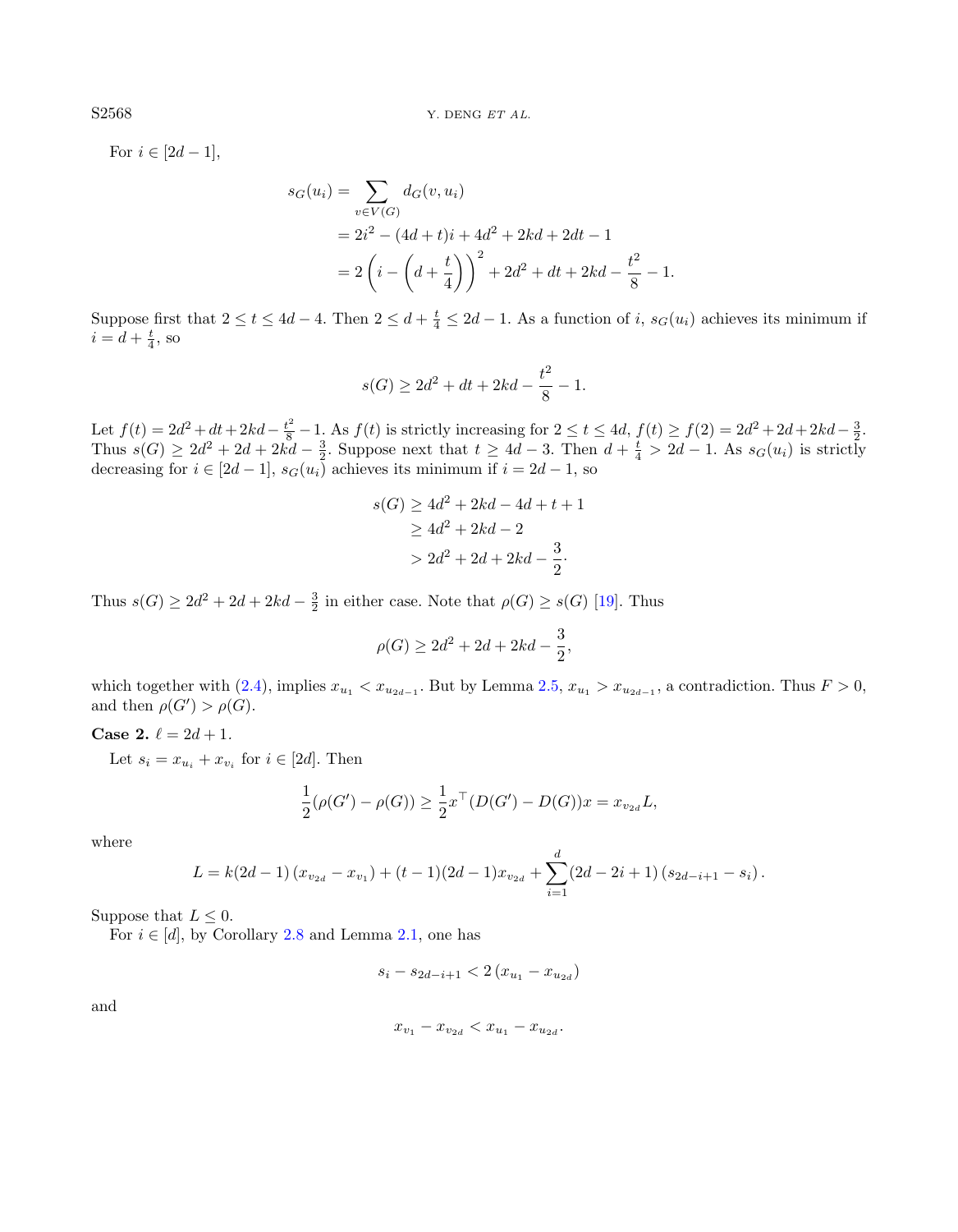Thus

$$
\rho(G) (x_{u_1} - x_{u_{2d}}) = \sum_{v \in V(G)} (d_G(v, u_1) - d_G(v, u_{2d})) x_v
$$
  
\n
$$
= k(1 - 2d)x_{v_1} + \sum_{i=1}^d (2i - (2d + 1))s_i + \sum_{i=1}^d (2d + 1 - 2i)s_{2d - i + 1}
$$
  
\n
$$
+ (k + t)(2d - 1)x_{v_{2d}}
$$
  
\n
$$
= k(2d - 1) (x_{v_{2d}} - x_{v_1}) + t(2d - 1)x_{v_{2d}} + \sum_{i=1}^d (2d - 2i + 1)(s_{2d - i + 1} - s_i)
$$
  
\n
$$
= 2L - (t - 2)(2d - 1)x_{v_{2d}} + \sum_{i=1}^d (2d - 2i + 1)(s_i - s_{2d - i + 1})
$$
  
\n
$$
+ k(2d - 1) (x_{v_1} - x_{v_{2d}})
$$
  
\n
$$
\leq \sum_{i=1}^d (2d - 2i + 1)(s_i - s_{2d - i + 1}) + k(2d - 1) (x_{v_1} - x_{v_{2d}})
$$
  
\n
$$
< 2 \sum_{i=1}^d (2d - 2i + 1) (x_{u_1} - x_{u_{2d}}) + k(2d - 1) (x_{u_1} - x_{u_{2d}})
$$
  
\n
$$
= (2d^2 + 2kd - k) (x_{u_1} - x_{u_{2d}}),
$$

implying

<span id="page-8-0"></span>
$$
\left(\rho(G) - (2d^2 + 2kd - k)\right)(x_{u_1} - x_{u_{2d}}) < 0. \tag{2.5}
$$

For  $i \in [2d]$ ,

$$
s_G(u_i) = \sum_{v \in V(G)} d_G(v, u_i)
$$
  
=  $2i^2 - (4d + t + 2)i + 4d^2 + 4d + 2kd + k + 2dt + t$   
=  $2\left(i - \left(d + \frac{t + 2}{4}\right)\right)^2 + 2d^2 + 2d + 2kd + k + dt + \frac{t}{2} - \frac{t^2}{8} - \frac{1}{2}.$ 

Arguing as in Case 1,  $s(G) \geq 2d^2 + 4d + 2kd + k$ , so  $\rho(G) \geq 2d^2 + 4d + 2kd + k$ . It follows from [\(2.5\)](#page-8-0) that  $x_{u_1} < x_{u_2d}$ . But by Lemma [2.7,](#page-5-3) one has  $x_{u_1} > x_{u_2d}$ , a contradiction. Thus  $L > 0$ , so  $\rho(G') > \rho(G)$ .

# 3. Main results

In this section, we determine the trees with maximum distance spectral radius among all series-reduced trees with fixed order and maximum degree and among all series-reduced trees with fixed order and number of leaves, respectively.

For  $3 \leq \Delta \leq n-1$ , let  $\mathcal{SR}(n, \Delta)$  be the set of series-reduced trees of order n with the maximum degree  $\Delta$ . Obviously,  $\mathcal{SR}(n, n-1)$  contains only the star  $S_n$  of order  $n, \mathcal{SR}(n, n-2) = \emptyset$ ,  $\mathcal{SR}(n, n-3)$  contains only the double star with degrees  $n-3$  and 3 for its centers, and  $\mathcal{SR}(n, n-4)$  contains only the double star with degrees  $n - 4$  and 4 for its centers.

<span id="page-8-1"></span>**Theorem 3.1.** Let  $T \in \mathcal{SR}(n, \Delta)$ , where  $3 \leq \Delta \leq n-5$ . Then

$$
\rho(T) \le \rho\left(E\left(n, \left\lceil \frac{n-\Delta}{2} \right\rceil + 1; \left\lfloor \frac{n-\Delta}{2} \right\rfloor - \left\lceil \frac{n-\Delta}{2} \right\rceil + 2, \Delta - 2\right)\right)
$$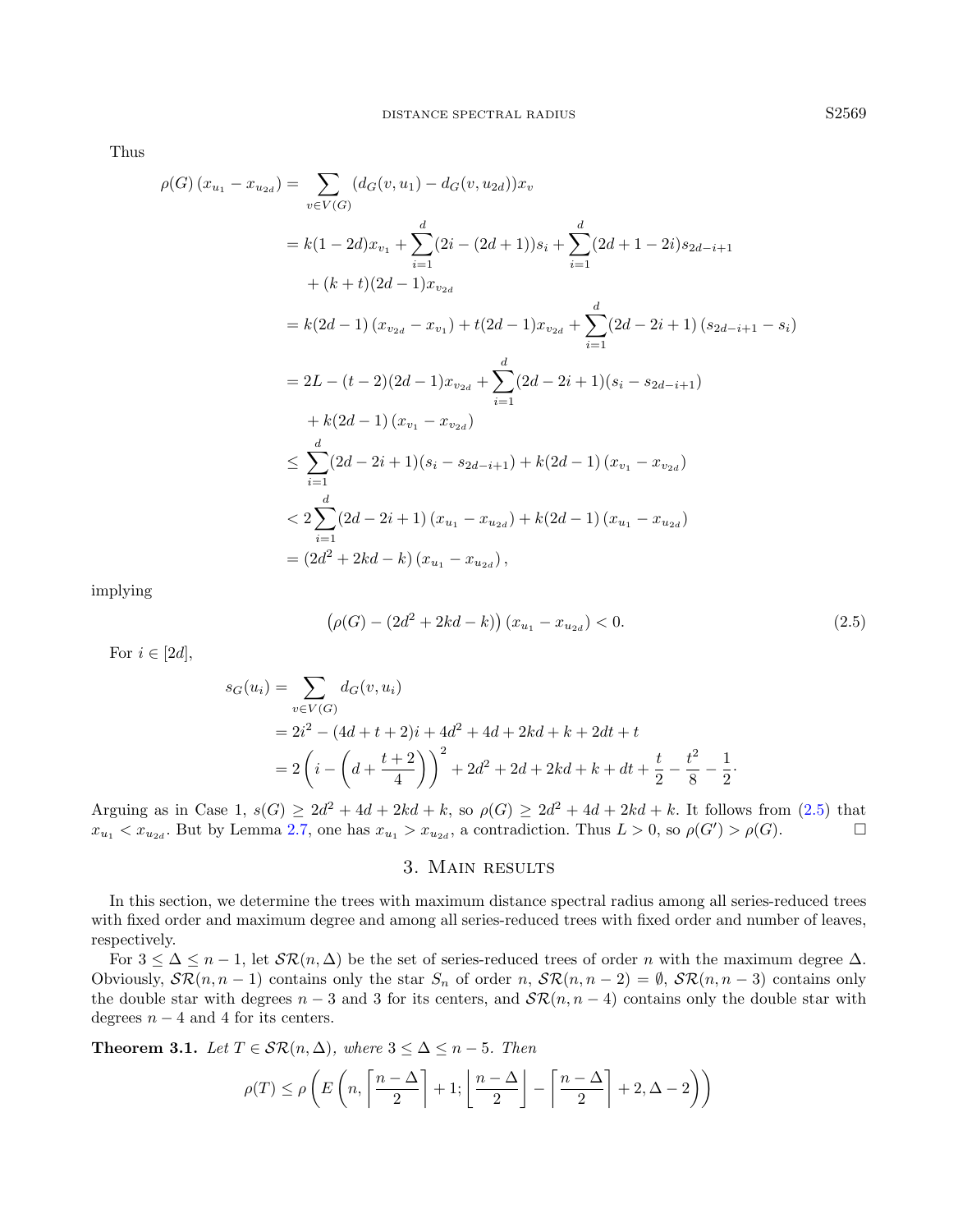S2570 Y. DENG ET AL.

with equality if and only if  $T \cong E\left(n, \left\lceil \frac{n-\Delta}{2} \right\rceil + 1; \left\lfloor \frac{n-\Delta}{2} \right\rfloor - \left\lceil \frac{n-\Delta}{2} \right\rceil + 2, \Delta - 2\right)$ .

*Proof.* Let T be a tree in  $\mathcal{SR}(n, \Delta)$  that maximizes the distance spectral radius. By [\[5\]](#page-12-7), the maximum distance spectral radius of a tree with given degree sequence is uniquely attained by a caterpillar. So  $T$  is a caterpillar.

If  $\Delta = 3$ , then *n* is even,  $n - \Delta$  is odd and  $T \cong E(n, \frac{n}{2}; 1, 1)$ .

Suppose in the following that  $4 \leq \Delta \leq n-5$ .

Let d be the diameter of T and let  $u_0 \ldots u_d$  be a path of length d in T. Let  $I(T)$  be the set of internal vertices of T, *i.e.*,  $I(T) = \{u_i : 1 \le i \le d-1\}$ . Let u be a vertex of degree  $\Delta$ . Evidently,  $u \in I(T)$ . For  $i \in [d-1]$ , let  $v_i$ be a leaf at  $u_i$  in  $T$ .

### Case 1.  $\Delta = 4$ .

Suppose that  $\delta_T(u_1) \neq 4$  and  $\delta_T(u_{d-1}) \neq 4$ . As T is a series-reduced tree,  $\delta_T(u_1) = \delta_T(u_{d-1}) = 3$ . Then  $u = u_{i_0}$  for some  $1 < i_0 < d - 1$ . Let  $T_1$  be the component of  $T - u$  containing  $u_0$  and  $T_2$  the component of  $T-u$  containing  $u_d$ . Let  $T' = T - uv_{i_0} + u_1v_{i_0}$  and  $T'' = T - uv_{i_0} + u_{d-1}v_{i_0}$ . Note that  $T', T'' \in \mathcal{SR}(n, \Delta)$ . By Lemma [2.3,](#page-2-3)  $\rho(T') > \rho(T)$  or  $\rho(T'') > \rho(T)$ , a contradiction. So u may be chosen to be  $u_{d-1}$ .

Suppose that there are three vertices of degree 4. Recall that  $\delta_T(u_{d-1}) = 4$ . Choose a vertex  $u_i$  of degree 4 with the smallest i. There is also a vertex  $u_j$  of degree 4 with  $1 \leq i \leq j \leq d-1$ . Let  $F_1$  and  $F_2$  be the components of  $T - u_j$  containing  $u_0$  and  $u_d$ , respectively. Assume that  $\sigma_T(F_1) \leq \sigma_T(F_2)$  (otherwise change the role of  $u_i$  and  $u_{d-1}$ ). Let  $T' = T - u_j v_j + u_i v_j$ . By Lemma [2.3,](#page-2-3)  $\rho(T') > \rho(T)$ . Note that the maximum degree of T' is 5. Let  $F'_1$ and  $F'_2$  be the components of  $T'-u_i$  containing  $u_0$  and  $u_d$ , respectively. Let  $T^* = T'-\{u_iv_i,u_iv_j\}+\{u_0v_i,u_0v_j\}$ and  $T^{**} = T' - \{u_i v_i, u_i v_j\} + \{u_d v_i, u_d v_j\}$ . Note that  $T^*, T^{**} \in \mathcal{SR}(n, 4)$ . By Lemma [2.3,](#page-2-3)  $\rho(T^*) > \rho(T')$  or  $\rho(T^{**}) > \rho(T')$ , so  $\rho(T^{*}) > \rho(T)$  or  $\rho(T^{**}) > \rho(T)$ , a contradiction. Hence, there are at most two vertices of degree 4 in T, and one is  $u_{d-1}$ .

If  $u_{d-1}$  is the only vertex of degree 4 in T, then  $\delta_T(u_i) = 3$  for  $i \in [d-2]$  and  $n - \Delta = 2d - 3$ , so  $T \cong E(n, \frac{n-1}{2}; 1, 2).$ 

Suppose that there are exactly two vertices of degree 4 in T. By Theorem 6 of [\[5\]](#page-12-7), the other vertex of degree 4 must be  $u_1$  or  $u_{d-2}$ . Then  $n-4=2d-2$ .

Suppose that  $\delta_T(u_1) \neq 4$ . Then  $\delta_T(u_{d-2}) = 4$ . Let  $T_1$  be the component of  $T - u_{d-2}$  containing  $u_0$  and  $T_2$ the component of  $T - u_{d-2}$  containing  $u_d$ . Suppose that  $\sigma_T(T_1) \leq \sigma_T(T_2)$ . Let  $T' = T - u_{d-2}v_{d-2} + u_1v_{d-2}$ . Obviously,  $T' \cong E(n, \frac{n-2}{2}; 2, 2)$ . By Lemma [2.3,](#page-2-3)  $\rho(T') > \rho(T)$ , a contradiction. It follows that  $\sigma_T(T_1) >$  $\sigma_T(T_2)$ . Let  $T' = T - u_{d-2}v_{d-2} + u_{d-1}v_{d-2}$ . Obviously,  $\delta_{T'}(u_{d-1}) = 5$ ,  $\delta_{T'}(u_{d-2}) = 3$  and  $\delta_{T'}(w) = \delta_T(w)$ for  $w \in V(T') \setminus \{u_{d-1}, u_{d-2}\}$ . Let  $T'' = T' - u_{d-1}v_{d-2} + u_1v_{d-2}$ . Note that  $T' \cong E(n, \frac{n-2}{2}; 1, 3)$  and  $T'' \cong$  $E(n, \frac{n-2}{2}; 2, 2)$ . By Lemmas [2.9](#page-5-4) and [2.3,](#page-2-3)  $\rho(T'') > \rho(T') > \rho(T)$ , also a contradiction. Hence  $\delta_T(u_1) = 4$ . That is,  $T \cong E(n, \frac{n-2}{2}; 2, 2).$ 

## Case 2.  $\Delta > 5$ .

Suppose that there is a vertex, say w, in T different from u with degree larger than 4. Then  $w = u_{j_0}$  for some  $j_0 \in [d-1]$ . Let  $r = \delta_T(w)$ . Then  $5 \le r \le \Delta$ . Let  $T_1$  be the component of  $T - w$  containing  $u_0$  and  $T_2$  the component of  $T - w$  containing  $u_d$ . Assume that  $\sigma_T(T_1) \geq \sigma_T(T_2)$ . Let  $T' = T - \{wv_{j_0}, wv_{j'_0}\} + \{u_dv_{j_0}, u_dv_{j'_0}\}$ , where  $v'_{j_0}$  is a leaf at  $u_{j_0}$  in T different from  $v_{j_0}$ . Evidently,  $\delta_{T}(w) = r - 2$ ,  $\delta_{T}(u_d) = 3$ , and  $\delta_{T}(z) = \delta_{T}(z)$ for  $z \in \check{V}(T) \setminus \{w, u_d\}$ . So  $T' \in \mathcal{SR}(n, \Delta)$ . By Lemma [2.3,](#page-2-3)  $\rho(T') > \rho(T)$ , a contradiction. So the degree of any internal vertex different from  $u$  is 3 or 4 in  $T$ .

Suppose that  $\delta_T(u_1) \neq \Delta$  and  $\delta_T(u_{d-1}) \neq \Delta$ . Then  $\delta_T(u_{d-1}) = 3, 4$ . Let  $T_1$  be the component of  $T - u$ containing  $u_0$  and  $T_2$  the component of  $T - u$  containing  $u_d$ . Let N be the set of some  $\Delta - \delta_T(u_{d-1})$  leaves at u in T. Assume that  $\sigma_T(T_1) \geq \sigma_T(T_2)$ . Let  $T' = T - \{uz : z \in N\} + \{u_{d-1}z : z \in N\}$ . Obviously,  $T' \in \mathcal{SR}(n, \Delta)$ . By Lemma [2.3,](#page-2-3)  $\rho(T') > \rho(T)$ , a contradiction. So u may be chosen to be  $u_{d-1}$ .

Suppose that there are three vertices, say  $u_i, u_j, u_\ell$ , of degree 4 in T, where  $1 \leq i \leq j \leq \ell \leq d-2$ . Let  $T' = T - u_j v_j + u_1 v_j$  and  $T'' = T - u_j v_j + u_{d-2} v_j$ . Then  $T', T'' \in \mathcal{SR}(n, \Delta)$ . By Lemma [2.3,](#page-2-3)  $\rho(T') > \rho(T)$  or  $\rho(T'') > \rho(T)$ , a contradiction. So there are at most two vertices of degree 4 in T.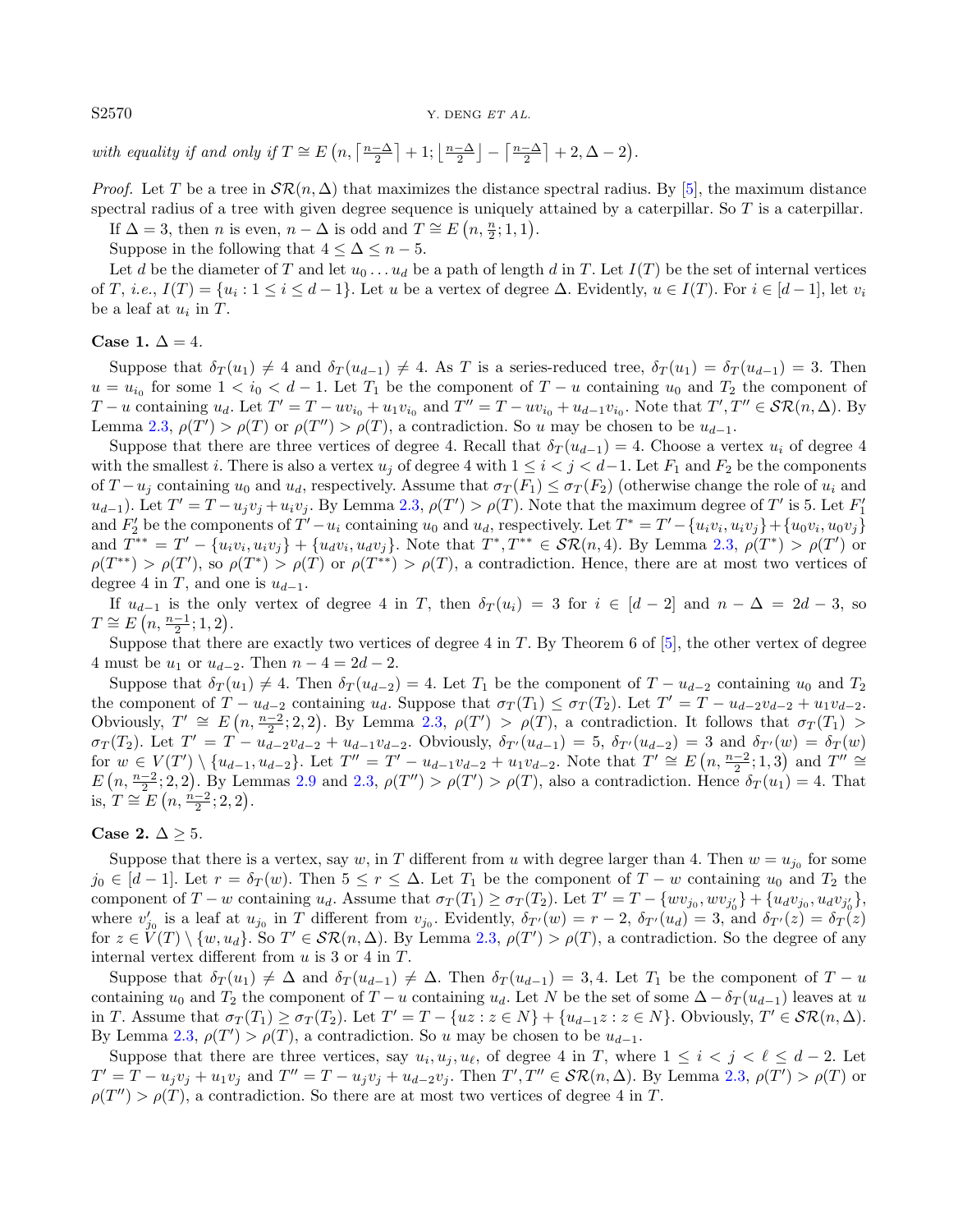Suppose that there are exactly two vertices of degree 4 in T. Then  $n-\Delta = 2d-1$  and  $\delta_T(u_i) = \delta_T(u_j) = 4$  for some i and j with  $1 \le i < j \le d-2$ . Suppose that  $j < d-2$ . Let  $T' = T - u_jv_j + u_1v_j$  and  $T'' = T - u_jv_j + u_{d-2}v_j$ . By Lemma [2.3,](#page-2-3)  $\rho(T') > \rho(T)$  or  $\rho(T'') > \rho(T)$ , a contradiction. So  $j = d - 2$ . By similar argument  $i \geq 2$  is impossible, so  $i = 1$ .

Let  $T_1$  and  $T_2$  be the components of  $T - u_{d-2}$  containing  $u_1$  and  $u_d$ , respectively. Suppose first that  $\sigma_T(T_1) \leq \sigma_T(T_2)$ . Let  $T' = T - u_{d-2}v_{d-2} + u_1v_{d-2}$ . Then  $\delta_{T'}(u_{d-2}) = 3$ ,  $\delta_{T'}(u_1) = 5$  and  $\delta_{T'}(z) = \delta_T(z)$  for  $z \in V(T') \setminus \{u_1, u_{d-2}\}.$  So  $T' \in \mathcal{SR}(n, \Delta)$ . By Lemma [2.3,](#page-2-3)  $\rho(T') > \rho(T)$ , a contradiction. It follows that  $\sigma_T(T_1) > \sigma_T(T_2)$ . Let  $T' = T - u_{d-2}v_{d-2} + u_{d-1}v_{d-2}$ . Then  $\delta_{T'}(u_{d-2}) = 3$ ,  $\delta_{T'}(u_{d-1}) = \Delta + 1$  and  $\delta_{T'}(z) = \delta_T(z)$ for  $z \in V(T') \setminus \{u_{d-1}, u_{d-2}\}$ . That is,  $T' \in \mathcal{SR}(n, \Delta+1)$ . By Lemma [2.3,](#page-2-3)  $\rho(T') > \rho(T)$ . Let  $T'' = T' - u_1v_1 + u_0v_1$ . Then  $\delta_{T''}(u_0) = 2$ ,  $\delta_{T''}(u_i) = 3$  for  $i \in [d-2]$  and  $\delta_{T''}(u_{d-1}) = \Delta + 1$ . By Lemma [2.2,](#page-2-4)  $\rho(T'') > \rho(T')$ . Let  $\widehat{T} = T'' - u_{d-1}v_{d-2} + u_0v_{d-2}$ . Then  $\delta_{\widehat{T}}(u_i) = 3$  for  $0 \le i \le d-2$  and  $\delta_{\widehat{T}}(u_{d-1}) = \Delta$ , so  $\widehat{T} \in \mathcal{SR}(n, \Delta)$ . Note that  $T'' \cong E\left(n, \frac{n-\Delta+3}{2}; 0, \Delta-1\right)$ , and  $\widehat{T} \cong E\left(n, \frac{n-\Delta+3}{2}; 1, \Delta-2\right)$ . By Lemma [2.9,](#page-5-4)  $\rho(\widehat{T}) > \rho(T'')$ . So  $\rho(\widehat{T}) > \rho(T)$ , a contradiction. Hence, there are at most one vertex of degree 4 in T.

If there is no vertex of degree 4, then  $n - \Delta = 2d - 3$  and  $T \cong E(n, \frac{n-\Delta+3}{2}; 1, \Delta-2)$ .

Suppose that there is exactly one vertex with degree  $4$  in  $T$ , and by (K. Dadedzi, V. Razanajatovo Misanan-tenaina and S. Wagner [\[5\]](#page-12-7) Thm. 6), this vertex is  $u_1$  or  $u_{d-2}$ . Note that  $n - \Delta = 2d - 2$ . If  $\delta_T(u_1) \neq 4$ , then  $\delta_T(u_{d-2}) = 4$ , so by similar argument as in Case 1 by using Lemmas [2.3](#page-2-3) and [2.9,](#page-5-4) a contradiction occurs. So  $\delta_T(u_1) = 4$  and  $T \cong E\left(n, \frac{n-\Delta+2}{2}; 2, \Delta-2\right)$ .

Let T be a series-reduced trees of order n with p leaves. Denote by  $n_i$  the number of vertices of degree i in T, where  $i = 1, ..., \Delta$  with  $\Delta$  being the maximum degree of T. Evidently,  $n_2 = 0$ . Then  $\sum_{i=1}^{\Delta} n_i = n$  and  $\sum_{i=1}^{A} in_i = 2(n-1)$ . So  $2n_1 = n+2+\sum_{i=4}^{A} (i-3)n_i$ , and  $n_1 \geq \frac{n+2}{2}$ .

Let  $\mathbb{SR}(n, p)$  be the set of series-reduced trees of order n with p leaves, where  $\lceil \frac{n+2}{2} \rceil \leq p \leq n-1$ . It is evident that  $\mathbb{SR}(n, n-1) = \{S_n\}$  for  $n \geq 4$ .

<span id="page-10-0"></span>**Theorem 3.2.** Let  $T \in \mathbb{SR}(n, p)$ , where  $\lceil \frac{n+2}{2} \rceil \leq p \leq n-2$ . Then

$$
\rho(T) \le \rho\left(E\left(n, n-p+1; \left\lfloor \frac{2p-n}{2} \right\rfloor, \left\lceil \frac{2p-n}{2} \right\rceil\right)\right)
$$

with equality if and only if  $T \cong E(n, n-p+1; \lfloor \frac{2p-n}{2} \rfloor, \lceil \frac{2p-n}{2} \rceil)$ .

*Proof.* Let T be a tree in  $\mathbb{SR}(n, p)$  that maximizes the distance spectral radius.

First, we show that T is a caterpillar. Suppose that this is not true. Let F be the tree obtained from T by deleting all leaves. Denote by r the maximum degree of F. Then  $r \geq 3$ . Suppose that  $r \geq 4$ , say  $\delta_F(w) = r \geq 4$ for some  $w \in V(F)$ . Let  $w_1, \ldots, w_r$  be the neighbors of w in F. Obviously,  $\{w_1, \ldots, w_r\} \subseteq N_T(w)$ . For  $i = 1, 2, 3$ , let  $T_i$  be the component of  $T - w$  containing  $w_i$ . Assume that  $\sigma_T(T_1) \geq \sigma_T(T_2)$ . Let  $T' = T - ww_3 + w_2w_3$ . Then  $T' \in \mathbb{SR}(n, p)$ . By Lemma [2.3,](#page-2-3)  $\rho(T') > \rho(T)$ , a contradiction. It thus follows that  $r = 3$ . So there is a vertex w with degree 3 in  $F$  such that there are two paths, say  $P$  and  $Q$ , at w in  $F$  such that any internal vertex of F on these two paths except w (if any exists) has degree two. Let  $w_1, w_2$  and  $w_3$  be the neighbors of w in F, where  $w_1 \in V(P)$  and  $w_2 \in V(Q)$ . Then  $\delta_T(w_i) \geq 3$  for  $i = 1, 2, 3$ . By similar argument as above,  $\delta_T(w) = 3$ , implying that w is not adjacent to any leaf in T. By the choice of w, there is a leaf  $z_i$  adjacent to  $w_i$  in T for each  $i = 1, 2$ . Let  $T' = T - \{ww_3, w_1z_1\} + \{w_1w_3, wz_1\}$  and  $T^* = T - \{ww_3, w_2z_2\} + \{w_2w_3, wz_2\}$ . Note that  $T', T^* \in \mathbb{SR}(n, p)$ . By Lemma [2.4,](#page-2-0)  $\max\{\rho(T'), \rho(T^*)\} > \rho(T)$ , also a contradiction. This shows that T is a caterpillar.

If there is no vertex of degree larger than or equal to 4 in T, then it is trivial that  $T \cong E(n, \frac{n}{2}; 1, 1), i.e.,$  $T \cong E(n, n-p+1; 1, 1)$  as in this case  $p = \frac{n}{2} + 1$ .

Suppose that  $\delta_T(u) \geq 4$  for some  $u \in V(T)$ . Let  $\ell$  be the diameter of T and  $P = u_0 \ldots u_\ell$  be a path of length  $\ell$  in T. As T is a caterpillar, u lies on the path P. Suppose that  $u \notin \{u_1, u_{\ell-1}\}.$  Then  $\ell \geq 4$ . Let  $T_1$  be the component of  $T - u$  containing  $u_1$  and  $T_2$  the component of  $T - u$  containing  $u_{\ell-1}$ . Assume that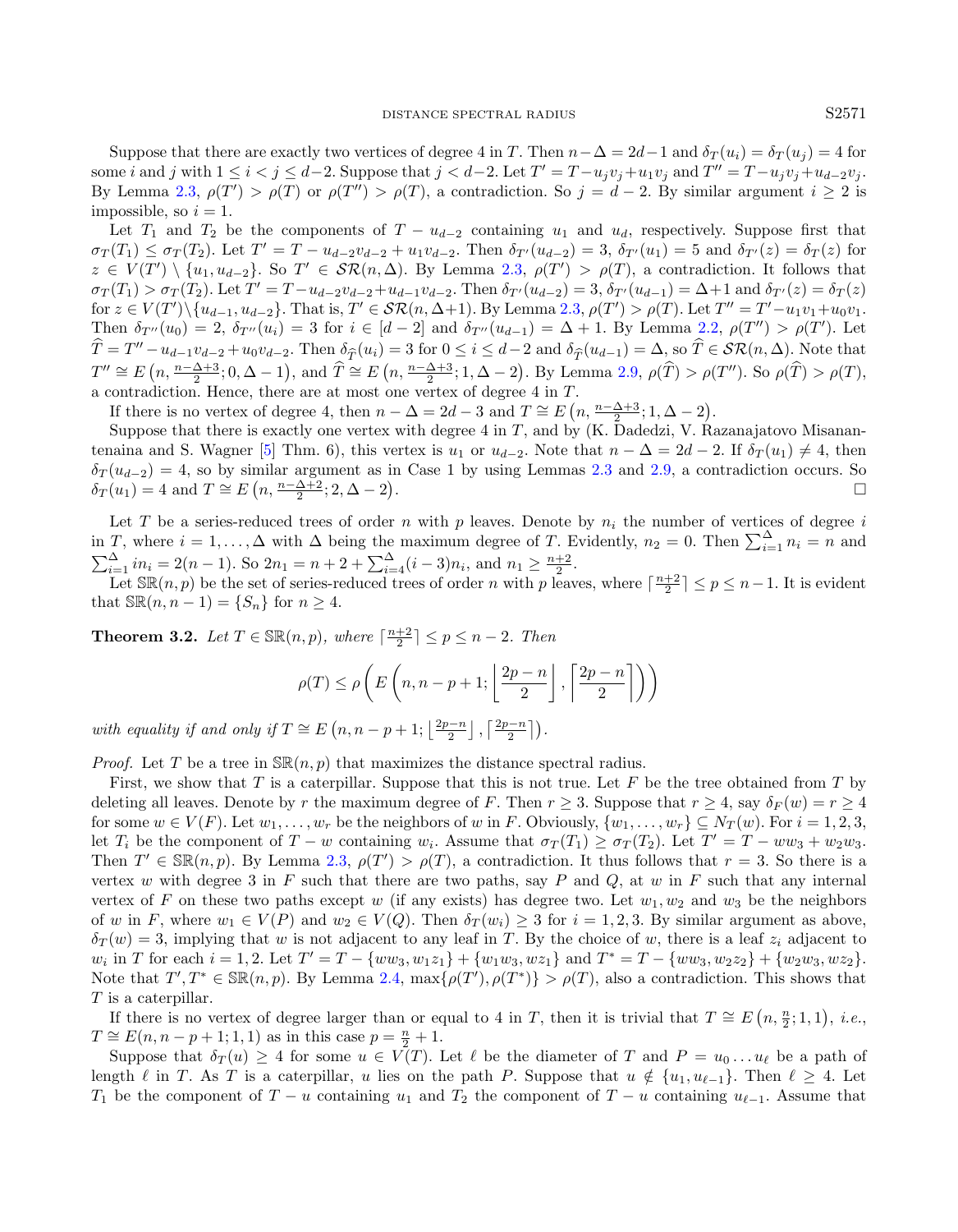$\sigma_T(T_1) \geq \sigma_T(T_2)$ . Let z be a leaf adjacent to u. Let  $T' = T - uz + v_{\ell-1}z$ . Obviously,  $T' \in \mathbb{SR}(n, p)$ . By Lemma [2.3,](#page-2-3)  $\rho(T') > \rho(T)$ , a contradiction. Therefore  $u \in \{u_1, u_{\ell-1}\}\$ , and  $T \cong E(n, \ell; k, k+t)$  for some k, t with  $k \geq 1$ ,  $t \geq 0$ , and  $\frac{n+2-2k-t}{2} = \ell = n-p+1$ . So  $T \cong E(n, n-p+1; k, k+t)$  for some k, t with  $k \geq 1$  and  $t \geq 0$ , where  $2p-2k-t = n$ . Suppose that  $t \geq 2$ . Let  $\widehat{T} = E(n, n-p+1; k+1, k+t-1)$ . Obviously,  $\widehat{T}$  is a series-reduced tree of order n with p leaves. By Lemma [2.9,](#page-5-4)  $\rho(\widehat{T}) = \rho(E(n, n-p+1; k+1, k+t-1)) > \rho(E(n, n-p+1; k, k+t)) = \rho(T)$ , a contradiction. So  $t = 0, 1, i.e.,$ 

$$
T \cong E\left(n, n-p+1; \left\lfloor \frac{2p-n}{2} \right\rfloor, \left\lceil \frac{2p-n}{2} \right\rceil \right),\,
$$

completing the proof.

For a graph G, let  $\Delta(G)$  be the maximum degree of G. Let T be a series-reduced tree of order n with maximum distance spectral radius, where  $n \geq 4$ . Then (H. Lin and B. Zhou [\[15\]](#page-13-5) Lem. 4.1) states that  $\Delta(T) \leq 4$ , and there are at most two vertices of degree 4 in  $T$ . The argument for the second part there used the fact that  $T$  is a caterpillar without proof. A proof is given below. Suppose that  $T$  is not a caterpillar. Let  $F$  be the tree obtained from T by deleting all leaves. Then  $\Delta(F) = 3, 4$ . Suppose that  $\Delta(F) = 4$ , say  $\delta_F(u) = 4$  with  $u \in V(F)$ . Assume that  $N_F(u) = \{u_1, \ldots, u_4\}$ . Evidently,  $u_1, \ldots, u_4$  are also the neighbors of u in T. For  $i = 1, 2$ , let  $T_i$  be the component of  $T - u$  containing  $u_i$ . Assume that  $\sigma_T(T_1) \geq \sigma_T(T_2)$ . Let  $T' = T - uu_4 + u_2u_4$ . Note that  $\delta_{T}(u) = 3$ ,  $\delta_{T}(u_2) = 4, 5$  and  $\delta_{T}(v) = \delta_T(v)$  for  $v \in V(T) \setminus \{u, u_2\}$ . Then T' is a series-reduced tree of order n. By Lemma [2.3,](#page-2-3)  $\rho(T') > \rho(T)$ , which is a contradiction. It follows that  $\Delta(F) = 3$ . Then there is a vertex u with degree 3 in F such that there are two paths, say P and Q, at u in F such that any internal vertex of F except u (if any exists) has degree two. Let  $u_1, u_2$  and  $u_3$  be the neighbors of u in F, where  $u_1 \in V(P)$  and  $u_2 \in V(Q)$ . By the choice of F, there is a leaf  $v_i$  that is adjacent to  $u_i$  in T, where  $i = 1, 2$ . Let  $G_1 = T - \{uu_3, u_1v_1\} + \{u_1u_3, uv_1\}$  and  $G_2 = T - \{uu_3, u_2v_2\} + \{u_2u_3, uv_2\}$ . As T is a series-reduced tree,  $G_1$  and  $G_2$  are also series-reduced trees and  $\delta_T(u_3) \geq 3$ . Then by Lemma [2.4,](#page-2-0) max $\{\rho(G_1), \rho(G_2)\} > \rho(T)$ , a contradiction. Thus T is a caterpillar. So, we have the following finer version of (H. Lin and B. Zhou [\[15\]](#page-13-5) Lem. 4.1): 'Let T be a series-reduced tree of order n with maximum distance spectral radius, where  $n \geq 4$ . Then  $\Delta(T) \leq 4$ , T is a caterpillar, and there are at most two vertices of degree 4 in T'. With this, (H. Lin and B. Zhou [\[15\]](#page-13-5) Thms. 4.1 and 4.2) follow by a simpler proof.

#### 4. Concluding remarks

For a caterpillar T of diameter  $\ell \geq 2$  with a path  $v_0 \dots v_\ell$  of length  $\ell$ , let  $s_i = \delta_T (v_i) - 2$  for  $i \in [\ell - 1]$ . Denote such a tree T by  $D(s_1, \ldots, s_{\ell-1})$  $D(s_1, \ldots, s_{\ell-1})$  $D(s_1, \ldots, s_{\ell-1})$ . In the following Table 1, we list the maximum degree  $\Delta$ , number of leaves p, the domination number  $\gamma$ , diameter d and the distance spectral radius  $\rho$  of all 11-vertex series-reduced trees T except the star, where  $D(1, 2, 1)^+$  is the tree obtained from  $D(1, 2, 1)$  by adding two leaf edges at a leaf incident to  $v_2$ , and  $D(1,1,1)^+$  is the tree obtained from  $D(1,1,1)$  by adding three leaf edges at a leaf incident to  $v_2$ . This demonstrates the validity of Theorems [3.1](#page-8-1) and [3.2.](#page-10-0) Note that  $D(1, 2, 1)^+$  and  $D(1, 1, 1)^+$  are not caterpillars. Though the extremal trees in Theorems [3.1](#page-8-1) and [3.2](#page-10-0) are caterpillars, we find from Table 1 that a tree that maximizes the distance spectral radius over all series-reduced trees with fixed order and domination number or diameter may be not a caterpillar, as  $D(1,1,1)^+$  is such a tree when  $\gamma = 3$  or when  $d = 4$ .

It is a challenge to explore the connection between spectral properties and structural properties of graphs. In this paper, the spectral properties of a graph are studied through its distance matrix. The structural properties are considered through maximum degree and number of leaves. The trees with maximum distance spectral radius are identified over all series-reduced trees with given order and maximum degree, and over all seriesreduced caterpillars with given order and number of leaves, respectively. Generally, the tree with maximum distance spectral radius over all trees with given order and some parameter like maximum degree, number of leaves, matching number, and domination number may possess vertices of degree two. So, to determine the series-reduced trees with maximum distance spectral radius over all series-reduced trees with given order and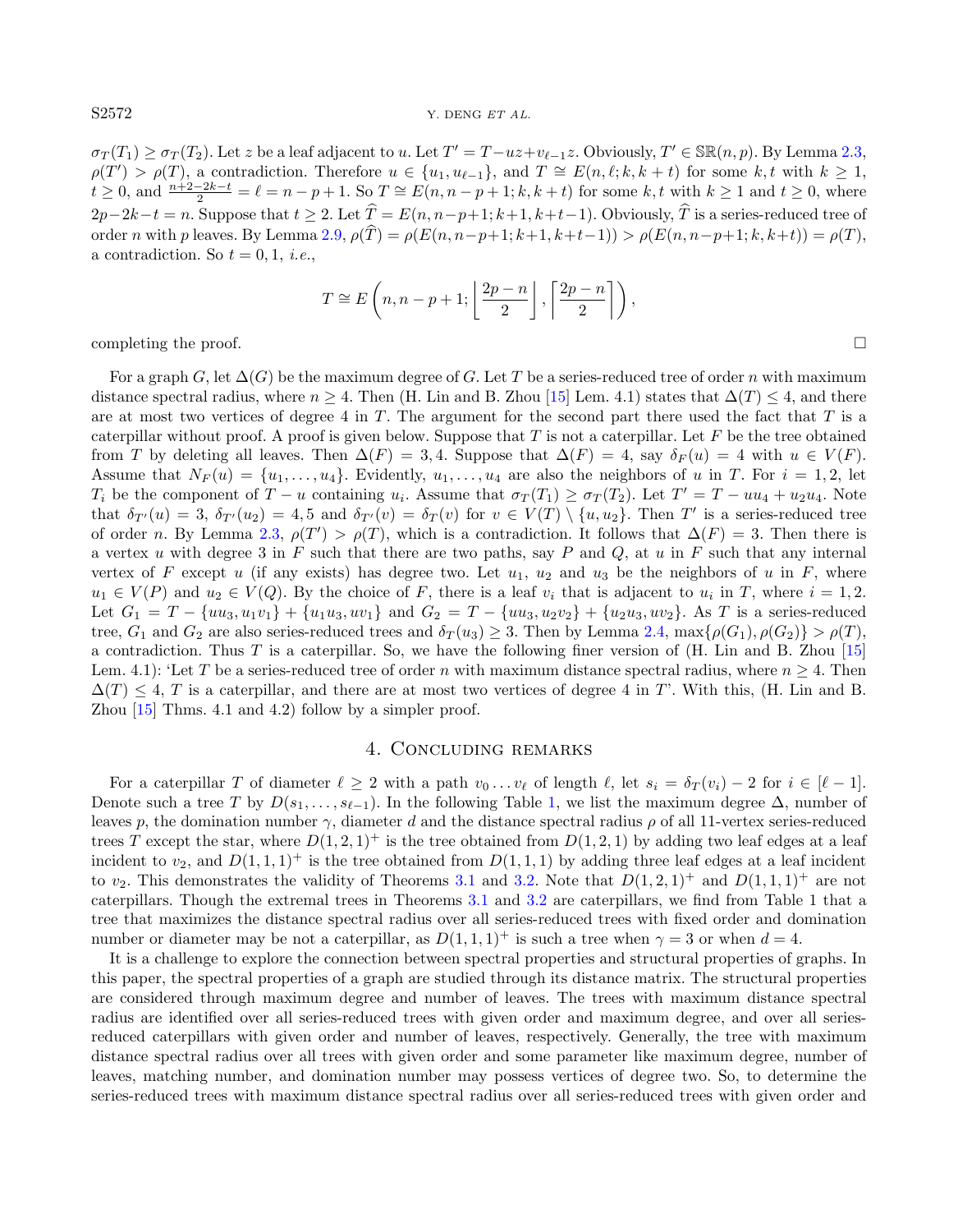| T             | Л | р | $\gamma$       | d | ρ       |
|---------------|---|---|----------------|---|---------|
| D(1,6)        | 8 | 9 | $\overline{2}$ | 3 | 21.3167 |
| D(2,5)        | 7 | 9 | $\overline{2}$ | 3 | 22.0147 |
| D(3,4)        | 6 | 9 | $\overline{2}$ | 3 | 22.3515 |
| D(1,4,1)      | 6 | 8 | 3              | 4 | 24.0353 |
| D(1,1,4)      | 6 | 8 | 3              | 4 | 25.1144 |
| D(1,3,2)      | 5 | 8 | 3              | 4 | 24.7391 |
| D(1, 2, 3)    | 5 | 8 | 3              | 4 | 25.0919 |
| D(2,1,3)      | 5 | 8 | 3              | 4 | 25.7805 |
| D(2, 2, 2)    | 4 | 8 | 3              | 4 | 25.4386 |
| $D(1,1,1)^+$  | 4 | 7 | 3              | 4 | 27.4185 |
| $D(1,2,1)^+$  | 4 | 7 | 4              | 4 | 26.7082 |
| D(1, 1, 2, 1) | 4 | 7 | 4              | 5 | 27.3587 |
| D(1, 1, 1, 2) | 4 | 7 | 4              | 5 | 28.5063 |

<span id="page-12-13"></span>TABLE 1. Values of  $\Delta$ , p,  $\gamma$ , d and  $\rho$  of 11-vertex series-reduced trees T except  $S_{11}$ .

<span id="page-12-3"></span>some other parameter needs more deliberate analysis. As mentioned above, though the extremal trees in this paper are all caterpillars, there are also other classes of series-reduced trees for which the extremal trees are not caterpillars. It would be interesting to determine those series-reduced trees with maximum distance spectral radius over all series-reduced trees with given order and some other parameter, like domination number and diameter.

<span id="page-12-12"></span><span id="page-12-9"></span><span id="page-12-1"></span>Recall that the distance spread of a connected graph is defined to be the difference between the largest and the smallest eigenvalues of its distance matrix [\[13\]](#page-12-14). A somewhat different research direction is to study the extremal problems for the distance spread of series-reduced trees.

<span id="page-12-10"></span><span id="page-12-7"></span><span id="page-12-5"></span>Acknowledgements. The authors would like to thank the editor and referees for their kind comments and suggestions. This work was supported by National Natural Science Foundation of China (No. 11671156).

#### **REFERENCES**

- <span id="page-12-2"></span><span id="page-12-0"></span>[1] M. Aouchiche and P. Hansen, Distance spectra of graphs: a survey. Linear Algebra Appl. 458 (2014) 301–386.
- <span id="page-12-11"></span>[2] A.T. Balaban, D. Ciubotariu and M. Medeleanu, Topological indices and real number vertex invariants based on graph eigenvalues or eigenvectors. J. Chem. Inf. Comput. Sci. 31 (1991) 517–523.
- <span id="page-12-8"></span>[3] F. Bergeron, P. Leroux and G. Labelle, Combinatorial Species and Tree-like Structures. Cambridge University Press, Cambridge (1998).
- <span id="page-12-14"></span><span id="page-12-4"></span>[4] S.S. Bose, M. Nath and S. Paul, Distance spectral radius of graphs with r pendent vertices. Linear Algebra Appl. 435 (2011) 2828–2836.
- <span id="page-12-6"></span>[5] K. Dadedzi, V. Razanajatovo Misanantenaina and S. Wagner, On the distance spectral radius of trees with given degree sequence. Discuss. Math. Graph Theory 40 (2020) 495-524.
- [6] Z. Du, A. Ilić and L. Feng, Further results on the distance spectral radius of graphs. Linear Multilinear Algebra 61 (2013) 1287–1301.
- [7] T.H. Foregger, Identities related to permanents of doubly stochastic matrices and series reduces trees. *Linear Multilinear* Algebra 7 (1979) 37–41.
- [8] R.L. Graham and H.O. Pollak, On the addressing problem for loop switching. Bell Syst. Tech. J. 50 (1971) 2495–2519.
- [9] I. Gutman and M. Medeleanu, On the structure-dependence of the largest eigenvalue of the distance matrix of an alkane. Indian J. Chem. A **37** (1998) 569–573.
- [10] J. Haslegrave, Extremal results on average subtree density of series-reduced trees. J. Combin. Theory Ser. B. 107 (2014) 26–41.
- [11] F. Harary and G. Prins, The number of homeomorphically irreducible trees, and other species. Acta Math. 101 (1959) 141–162.
- [12] A. Ilić, Distance spectral radius of trees with given matching number. Discrete Appl. Math. 158 (2010) 1799–1806.
- [13] Y. Liang and B. Zhou, On the distance spread of cacti and bicyclic graphs. Discrete Appl. Math. 206 (2016) 195–202.
- [14] H. Lin and B. Zhou, The distance spectral radius of graphs with given number of odd vertices. Electron. J. Linear Algebra 31 (2016) 286–305.